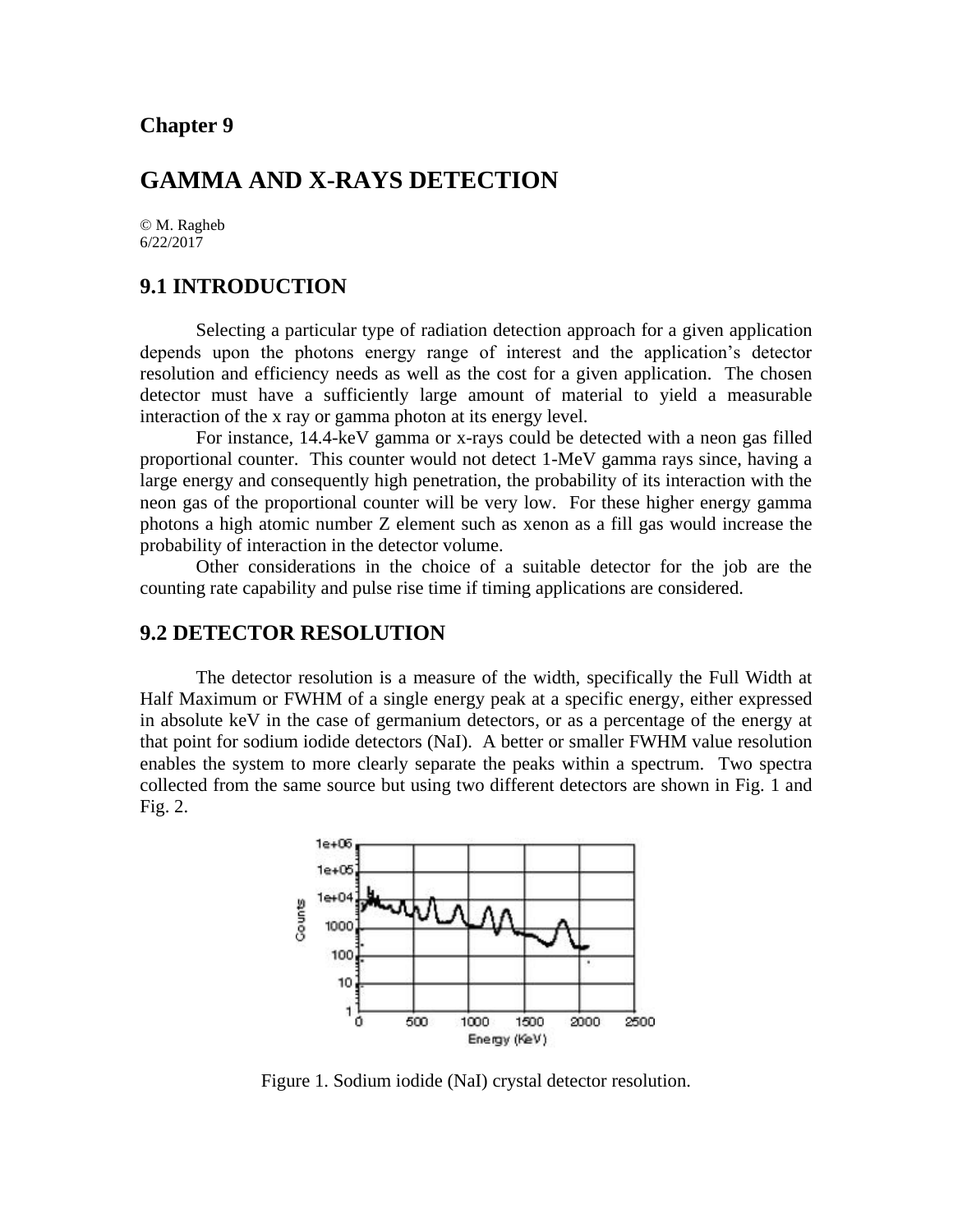

Figure 2. Germanium semi-conductor detector resolution.

Even though this is a rather simple spectrum, the peaks presented by the sodium iodide detector are overlapping to some degree, while those from the germanium detector are clearly separated. In a complex spectrum, with peaks numbering in the hundreds, the use of a higher resolution detector becomes paramount for a successful analysis

## **9.3 DETECTOR EFFICIENCY**

The efficiency of a detector is a measure of how many pulses are generated in the detector for a given number of gamma rays emitted by the source. Many definitions of the efficiency of a detector are in common use for gamma and x ray detectors:

**Absolute Efficiency:** Is the ratio of the number of counts produced by the detector to the number of gamma rays emitted by the source in all directions.

**Intrinsic Efficiency:** Is the ratio of the number of pulses produced by the detector to the number of gamma rays striking the detector.

**Relative Efficiency:** Is the efficiency of one detector relative to another detector. A commonly used combination is that of a germanium detector relative to a 3 inches in diameter by 3 inches in length long sodium iodide scintillator NaI crystal, each at 25 cm from a point source, and specified at 1.33 MeV.

**Full Energy Peak or Photo Peak Efficiency:** This is the efficiency for producing fullenergy peak pulses only, rather than a pulse of any size for the x or gamma ray. To be useful, the detector must be capable of absorbing a large fraction of the gamma ray energy. This is accomplished by using a detector of suitable size, or by choosing a detector material of suitable high Z. An example of a full energy peak efficiency calibration curve for a germanium semi conductor detector is shown in Fig. 3.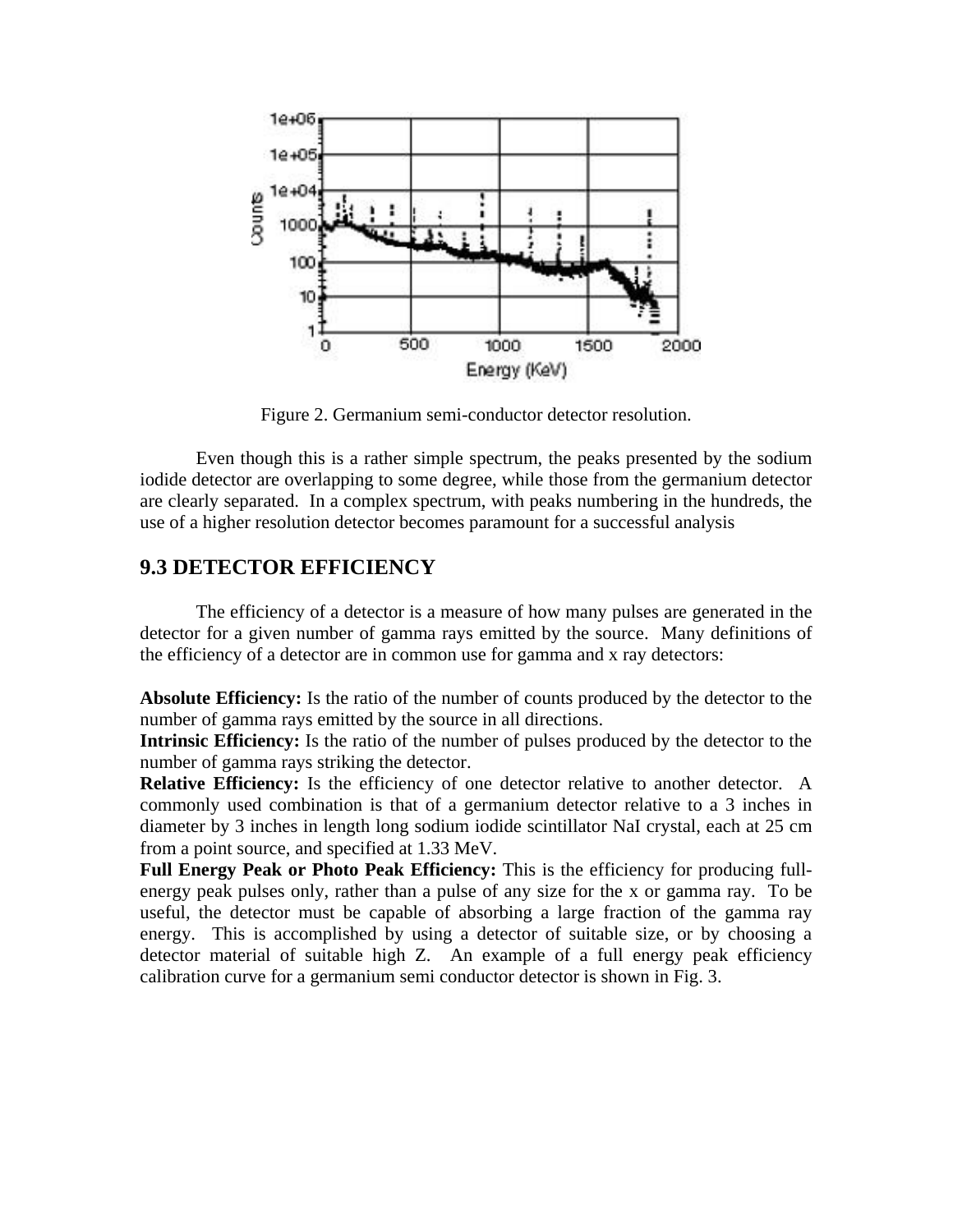

Figure 3. Full energy peak or photo peak germanium semiconductor detector efficiency calibration curve for different isotopes.

# **9.4 GAS FILLED DETECTORS**

These are used for x-rays or low energy gamma rays. They include ionization chambers, proportional counters and Geiger-Müller counters.

A gas-filled detector consists of a metal enclosure filled with gas and containing a positively biased anode wire. A photon that passes through the gas produces free electrons and positive ions in its path. The electrons are attracted to the anode wire and collected to produce an electric pulse.

If the anode voltage is low, the electrons may recombine with the ions and not all of them are collected at the anode. Recombination could also occur for a high density of ions. As the anode voltage is increased nearly all electrons are collected, and the detector becomes known as an ionization chamber.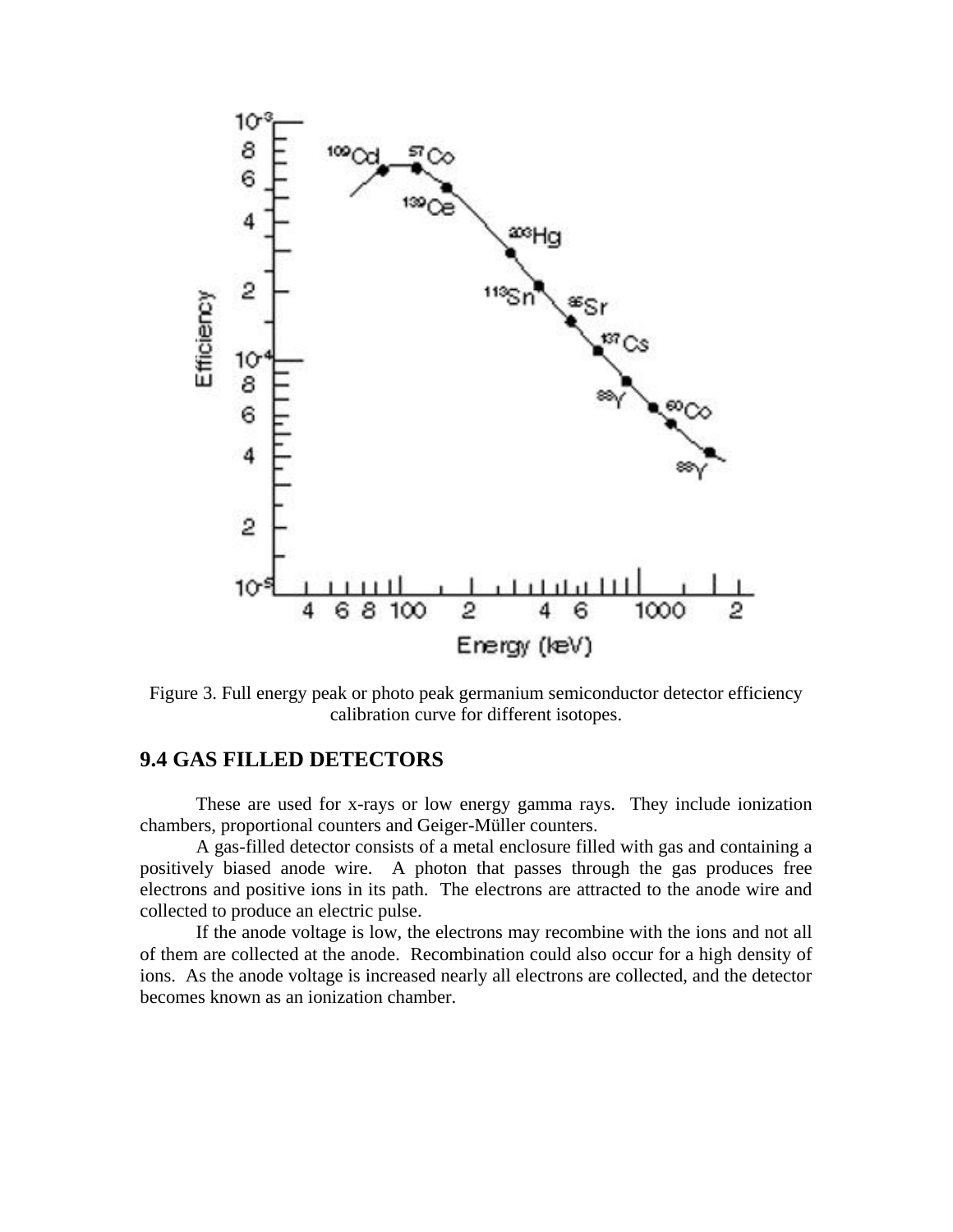

Figure 4. Different types of gas filled detectors result from the choice of the operational range of its anode voltage.

At a higher anode voltage the generated electrons are accelerated toward the anode at energies high enough to ionize other atoms, thus creating a cascade process and a larger number of electrons. The number of electrons collected is proportional to the initial ionization. This type of detector is known as a proportional counter.

At still higher voltages on the anode, the electron multiplication is even greater, and the number of electrons collected is independent of the initial ionization. This region of operation yields the Geiger-Müller counter. The large output pulse in this type of detector is the same for all photons.

If we increase the anode voltage further, a continuous discharge occurs and this region is unsuitable for the counting process.

The used anode voltages can vary over a large range from one detector to the next, depending upon the detector geometry, the filling gas type and its pressure.

#### **Ionization Chamber**

The very low signal output makes it difficult to use the ionization chamber detector for detecting individual gamma rays. It finds wide usage in situations of high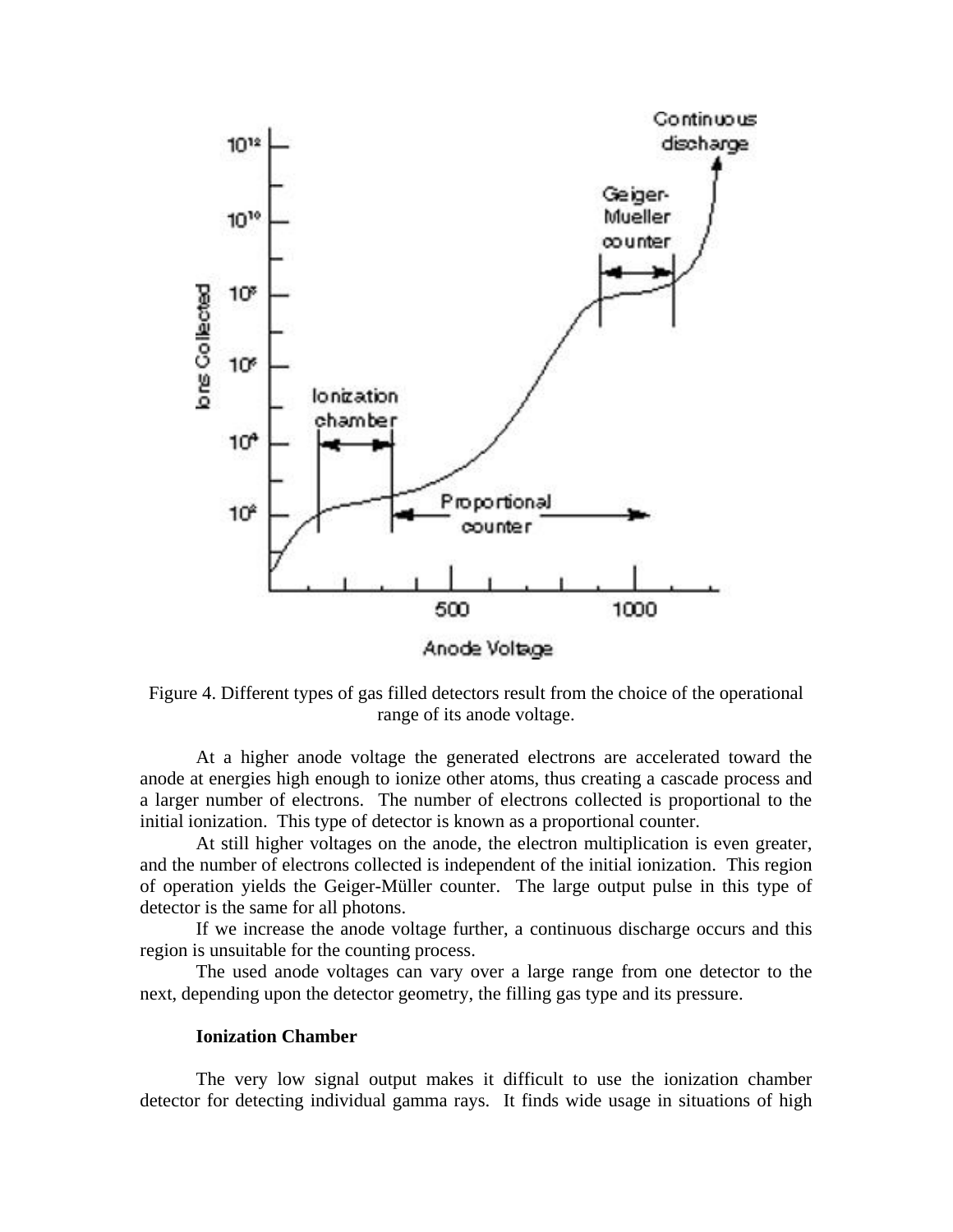radiation fluxes such as research reactors or radiotherapy sites in which the total current produced can be significantly large.



Figure 5. Cold war period fallout shelter survey meter, ionization chambers and their charger.

Because of its low cost, most radiation monitoring instruments use ionization chambers. Absolute ionization measurements can be made using an electrometer that is initially charged, then allowed to discharge through the ionization caused by the radiation (Fig. 1). The degree of discharge is measured and recorded to yield a measure of the radiation exposure.

### **Proportional Counter**

Proportional counters are used for x ray measurements where moderate energy resolution is required such as a spectrum containing 14.4 keV gamma rays from  ${}^{57}Co$  and the 6.4-keV x rays from iron.

Proportional counters are manufactured in different sizes and shapes, ranging from cylindrical shapes with end or side windows to pancake shaped flat cylinders. They may be sealed detectors or operate with gas flow, and may have thin beryllium windows or be windowless. A proportional detector is typically specified in terms of its physical size, effective window size and gas path length, operating voltage range and resolution for the 5.9-keV  $Mn^{55}$  x ray from an  $55$ Fe source. Typical resolutions are about 16 to 20 percent full width at half maximum (FWHM).

Operating voltages depend upon the fill gas as well as the geometry. For x rays detection, noble gases are used, such as xenon, krypton, neon and argon. Xenon and krypton are selected for higher energy x rays or to get higher efficiencies. Neon is selected when it is desired to detect low energy x rays in the presence of unwanted higher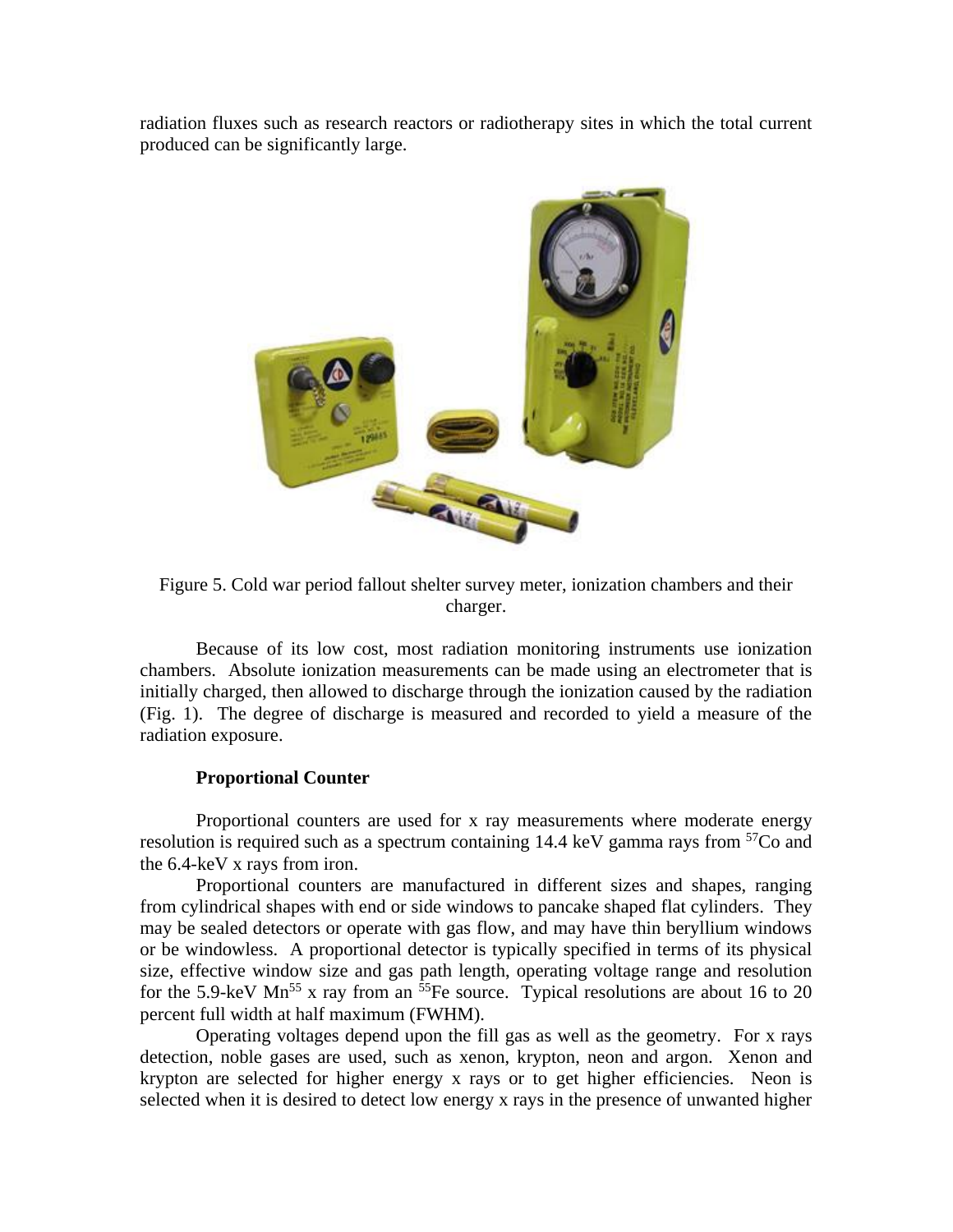energy x rays. Gas mixtures are used, such as the P-10 gas, which is a mixture of 90 percent argon and 10 percent methane. The gas pressure is around one atmosphere.

Sealed and flow proportional large area detectors are used in hand and foot, whole body surface, laundry and floor monitors, as well as in frisker applications along with a rate meter. These detectors are available in size from 56 cm<sup>2</sup> up to 800 cm<sup>2</sup>. They have either fixed or detachable mesh protection.

These detectors are also ideally suited in hot particle detection applications, as they can operate in elevated background fields up to 10  $\text{Im}R/\text{hr}$  <sup>60</sup>Co gamma, without saturating or swamping.



Figure 6. Proportional counters.

Sealed detectors come with a  $4.5 \text{ mg/cm}^2$  titanium window and are best for beta detection. They have all the advantages associated with not requiring a P-10 gas supply (mobility, no purging, no bottle changing, etc.). Sealed xenon detectors are ideal for isotopes used in nuclear medicine such as  $^{125}$ I. Flow proportional detectors come with an ultra-thin  $0.8 \text{ mg/cm}^2$  Mylar window and are the detectors of choice for simultaneous alpha and beta detection.

#### **Geiger-Müller Counter**

The Geiger-Müller counter produces a large voltage pulse that is easily counted without further amplification (Fig. 7). No energy measurements are possible since the output pulse height is independent of initial ionization. Geiger-Müller counters are available in a wide variety of sizes, generally with a thin mica window (Fig. 8). The operating voltage is in the plateau region, which can be relatively flat over a range of bias voltage. The plateau is determined by measuring the counting rate as a function of the anode voltage.

The discharge produced by ionization must be quenched in order for the detector to be returned to a neutral ionization state and be ready for the next pulse. This is achieved by using a fill gas that contains a small amount of a halogen in addition to a noble gas. The voltage drop across a large resistor between the anode and bias supply will also serve to quench the discharge since the operating voltage will be reduced below the plateau.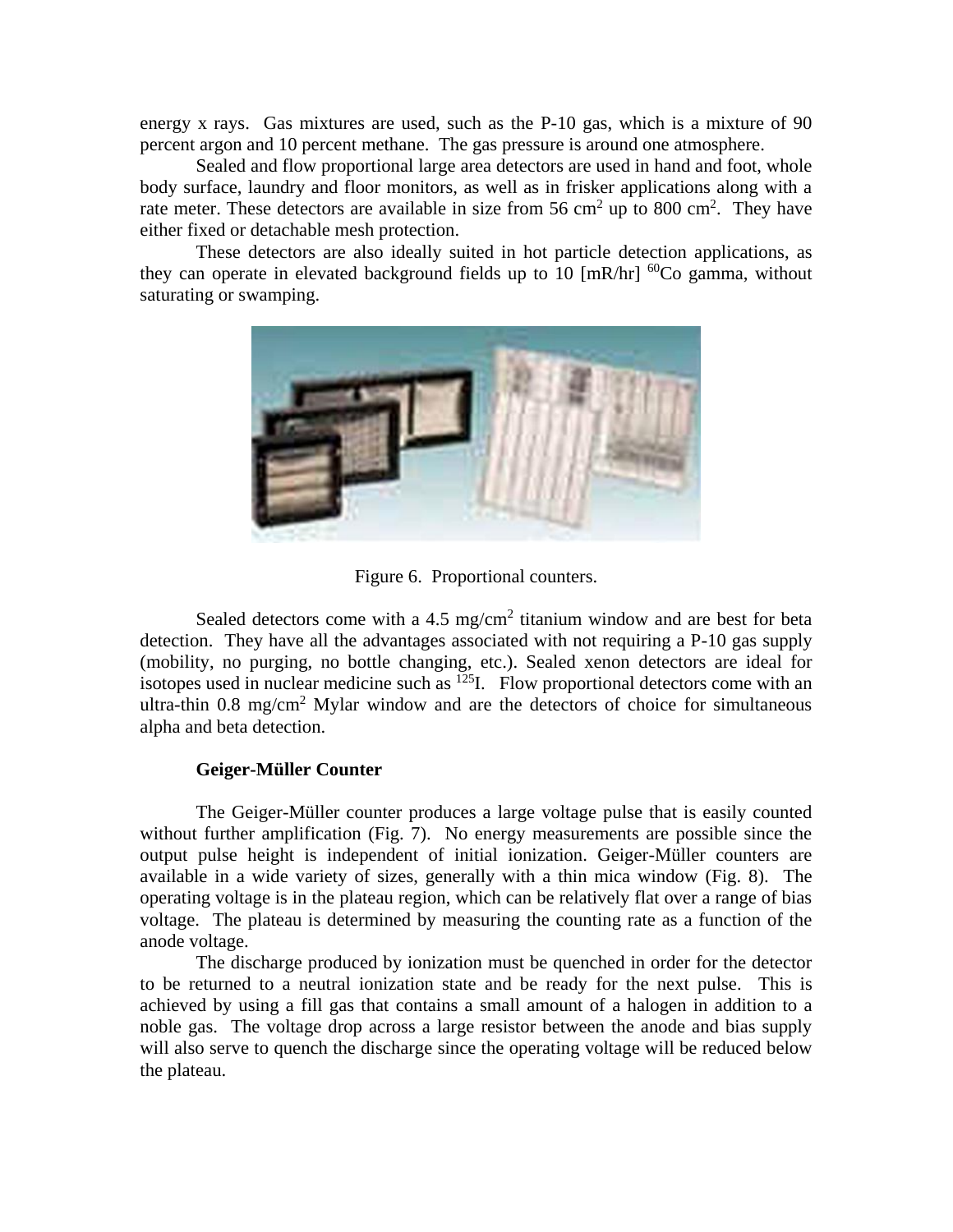

Figure 7. Geiger Müller detector setup.



Figure 8. Geiger Müller tubes shapes and geometries.

The Geiger-Müller counter is insensitive or dead after each pulse until the quenching is complete. This dead time can be hundreds of microseconds long, which limits the counter to low count rate applications.

# **9.5 SCINTILLATION DETECTORS**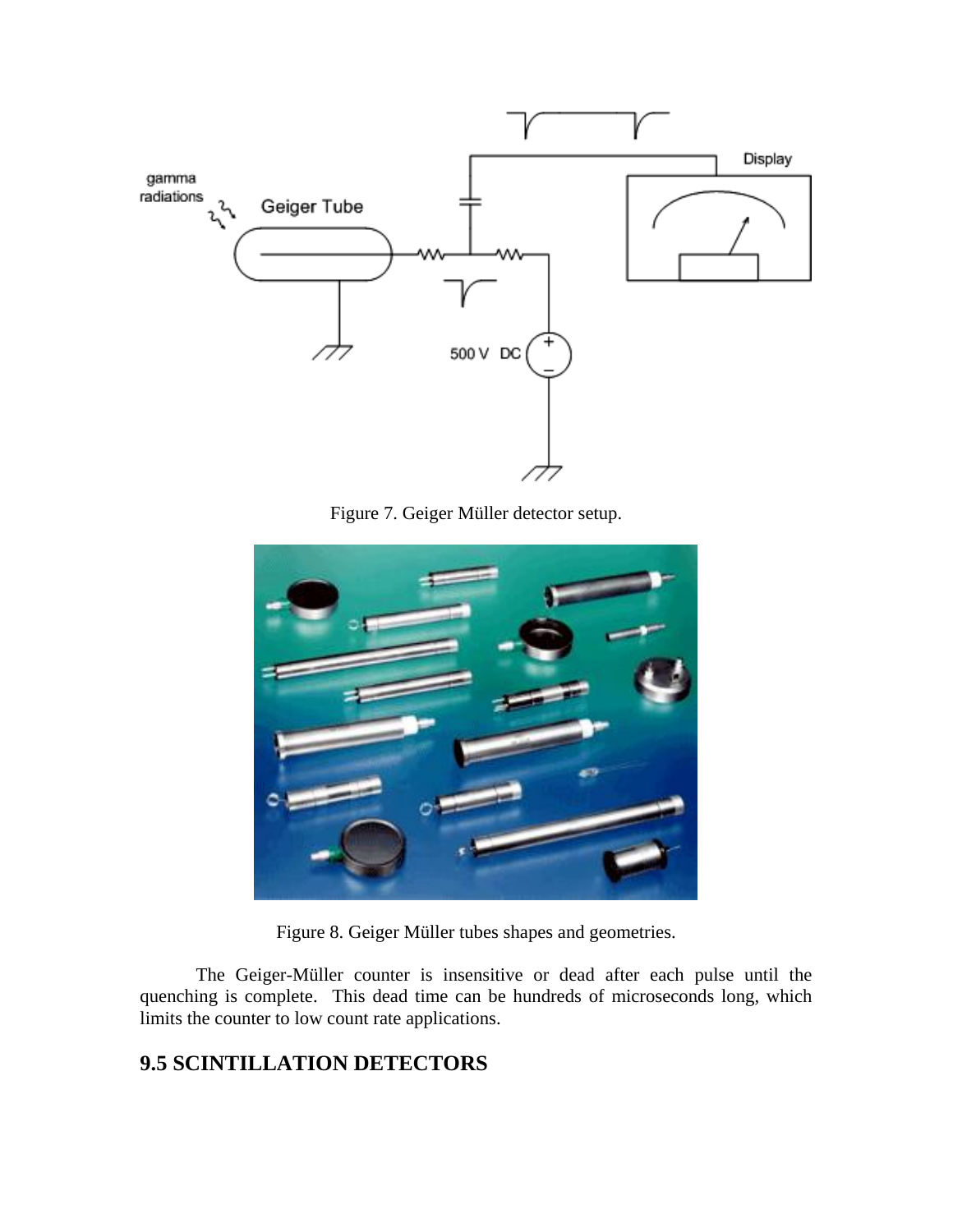The English physicist William Crookes in 1896 discovered that x rays react with certain chemicals to produce glow called fluorescence. The New Zealand born Ernest Rutherford found that this fluorescence consisted of many individual flashes of light or scintillations..

Several crystals, liquids and plastics are effective in showing scintillations caused by nuclear radiations.

There exist solid crystal scintillators such as cesium iodide (CsI) or sodium iodide (NaI) as well as plastic and liquid scintillators.

The properties of scintillation material required for good detectors are transparency, availability in large size, and large light output proportional to x ray or gamma ray energy. Relatively few materials have good properties for detectors. Thallium activated NaI and CsI crystals are commonly used, as well as a wide variety of plastics. NaI is the dominant material for x ray and gamma detection because it provides good resolution and is economical. However, plastics have much faster pulse light decay and find use in timing applications, even though they often offer little or no energy resolution.

## **9.6 MULTICHANNEL PULSE-HEIGHT ANALYZERS**

The fluorescence and the number of light photons produced in the scintillation detector is proportional to the energy transferred by the incoming gamma rays.

For instance, the energy of gamma rays emitted by potassium<sup>40</sup> is  $1.46 \text{ MeV}$ . The gamma rays energy of the photons from cesium<sup>137</sup> is  $0.66$  MeV. When both these radionuclides are producing flashes of light in the scintillator at once, the photomultiplier tubes produce two different strengths of electrical pulses. Electronic devices called multichannel pulse height analyzers sort and record the number of each as shown in Figs. 1 and 2..

## **9.7 PHOTOMULTIPLIER TUBES**

Scintillation detectors are used in conjunction with photomultiplier tubes. The photon causes a light scintillation in the scintillator which is amplified by the photomultiplier tube and the light pulse is converted into an electric pulse

The photomultiplier tube consists of a photocathode, a focusing electrode and 10 or more dynodes that multiply the number of electrons striking them several times each. The anode and dynodes are biased by a chain of resistors typically located in a plug on tube base assembly. Assemblies including the scintillator and photomultiplier tube are commercially available.

Photomultiplier tubes are used for light detection of very weak signals. They are a photoemissive device in which the absorption of a photon results in the emission of an electron. These detectors work by amplifying the electrons generated by a photocathode exposed to a photon flux.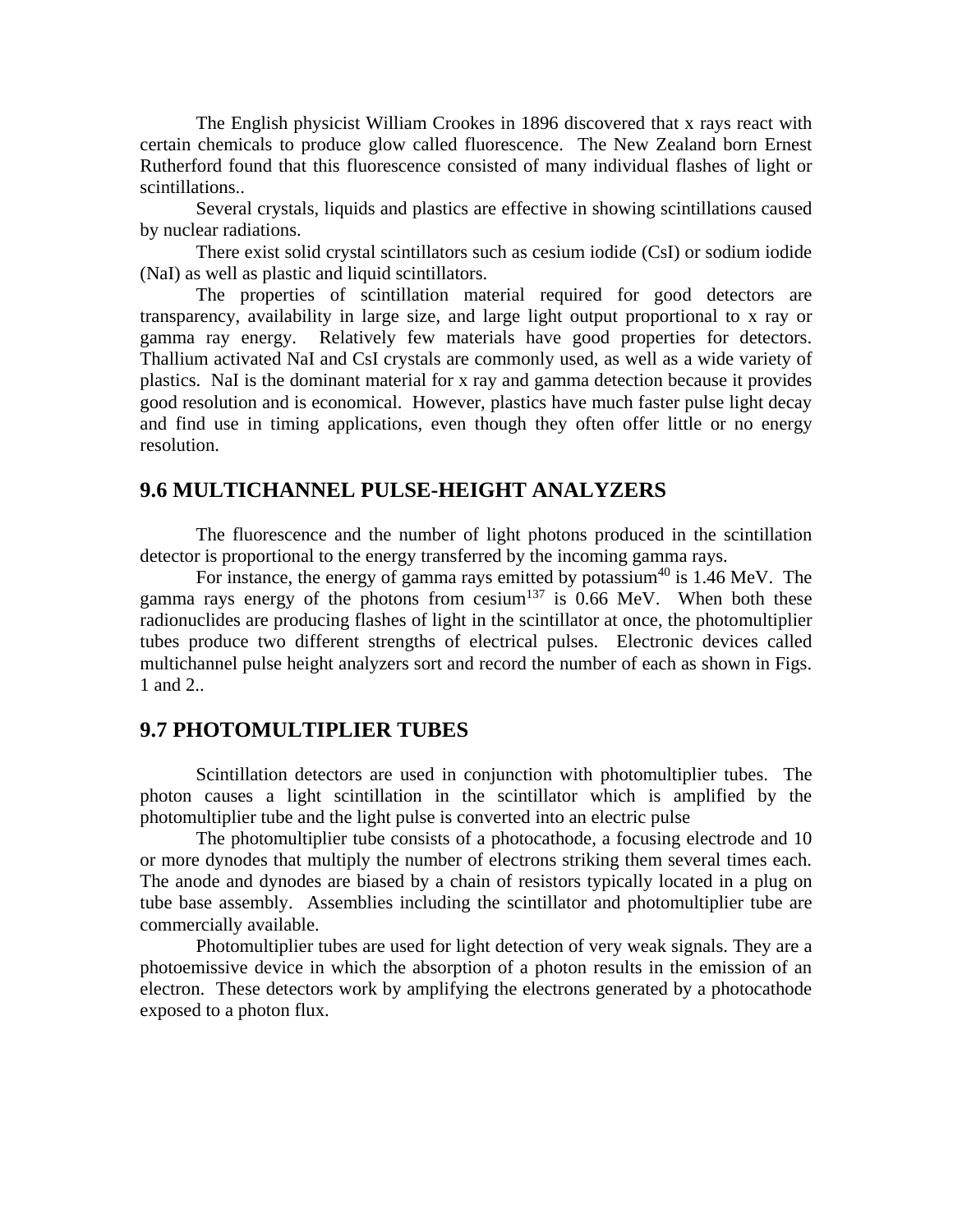

Figure 9. Photomultiplier tube.



Figure 10. Operation of a photomultiplier tube showing its metal channel dynodes.

Photomultipliers acquire light through a glass or quartz window that covers a photosensitive surface, called a photocathode, which then releases electrons that are multiplied by electrodes known as metal channel dynodes. At the end of the dynode chain is an anode or collection electrode. Over a very large range, the current flowing from the anode to ground is directly proportional to the photoelectron flux generated by the photocathode.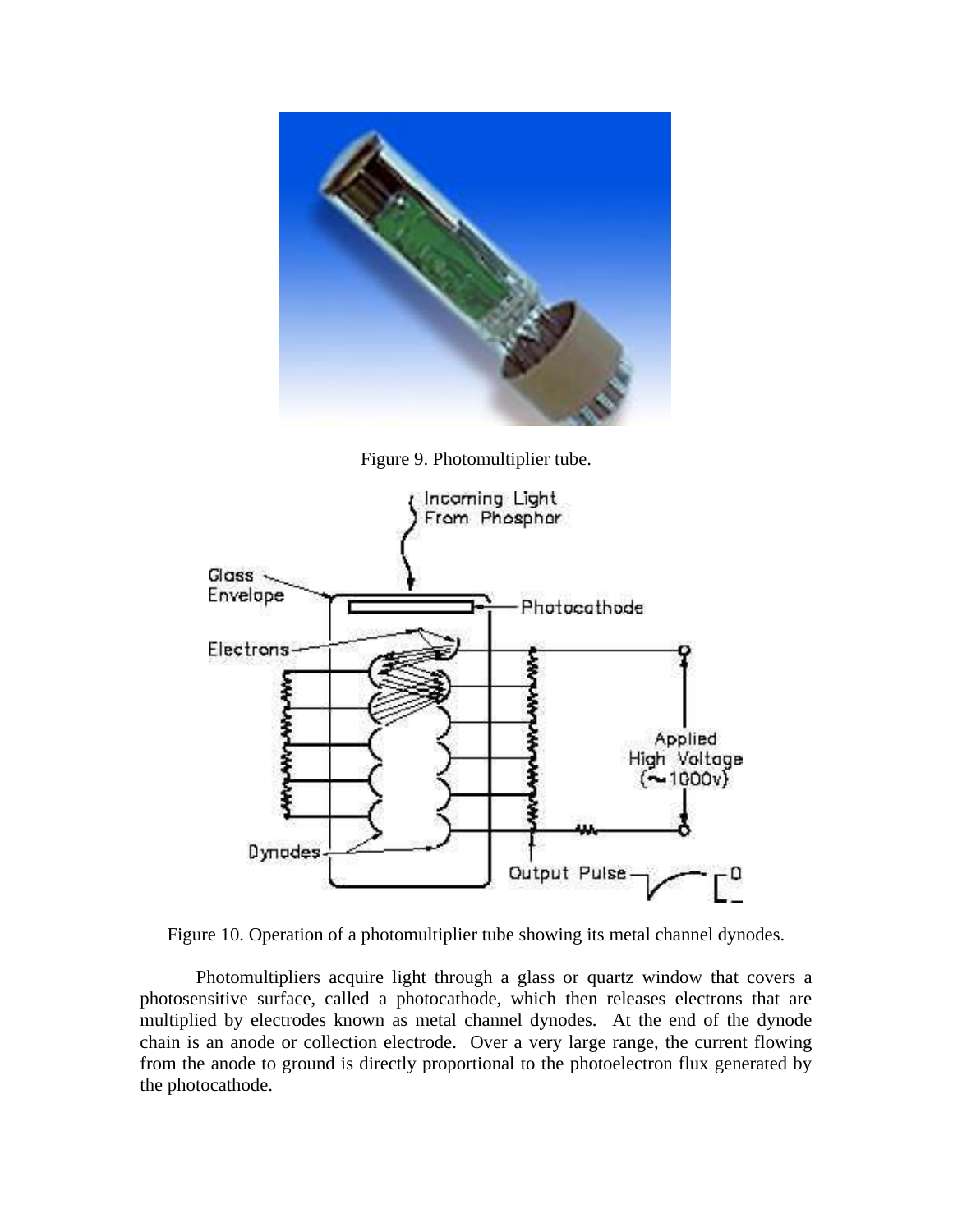The spectral response, quantum efficiency, sensitivity, and dark current of a photomultiplier tube are determined by the composition of the photocathode. The best photocathodes capable of responding to visible light are less than 30 percent quantum efficient, meaning that 70 percent of the photons impacting on the photocathode do not produce a photoelectron and are therefore not detected. The photocathode thickness is an important variable that must be considered to ensure the proper response from the absorbed photons. If the photocathode is too thick, more photons will be absorbed but fewer electrons will be emitted from the back surface, but if it is too thin, too many photons will pass through without being absorbed. Photoelectrons are ejected from the front face of the photocathode and angled toward the first dynode.

Electrons emitted by the photocathode are accelerated toward the dynode chain, which may contain up to 14 elements. Focusing electrodes are usually present to ensure that photoelectrons emitted near the edges of the photocathode will be likely to land on the first dynode. Upon impacting the first dynode, a photoelectron will cause the release of additional electrons that are accelerated toward the next dynode, and so on. The surface composition and geometry of the dynodes determines their ability to serve as electron multipliers. Because gain varies with the voltage across the dynodes and the total number of dynodes, electron gains of 10 million are possible if 12-14 dynode stages are employed.

Photomultipliers produce a signal even in the absence of light due to a so called dark current arising from thermal emissions of electrons from the photocathode, leakage current between dynodes, as well as stray high-energy radiation. Electronic noise also contributes to the dark current and is often included in the dark-current value.

Confocal microscopes, spectrophotometers, and many high-end automatic camera exposure bodies utilize photomultipliers to gauge light intensity. Spectral sensitivity of the photomultiplier depends on the chemical composition of the photocathode with the best devices having gallium arsenide elements, which are sensitive from 300 to 800 nanometers. Photomultiplier photocathodes are not uniformly sensitive and typically the photons are spread over the entire entrance window rather than on one region. Because photomultipliers do not store charge and respond to changes in input light fluxes within a few nanoseconds, they can be used for the detection and recording of extremely fast events. Finally, the signal to noise ratio is very high in scientific grade photomultipliers because the dark current is extremely low and it can be further reduced by cooling and the gain may be larger than one million.

#### **SODIUM IODIDE NaI(Tl) SCINTILLATORS**

The high Z value of iodine in NaI gives good efficiency for gamma ray detection. A small amount of thallium (Tl) is added in order to activate the crystal, so that the designation is usually NaI(Tl) for the crystal. The best resolution achievable ranges from 7.5 percent to 8.5 percent for the 662 keV gamma ray from  $Cs^{137}$  for 3 inches diameter by 3 inches long crystal, and is slightly worse for smaller and larger sizes.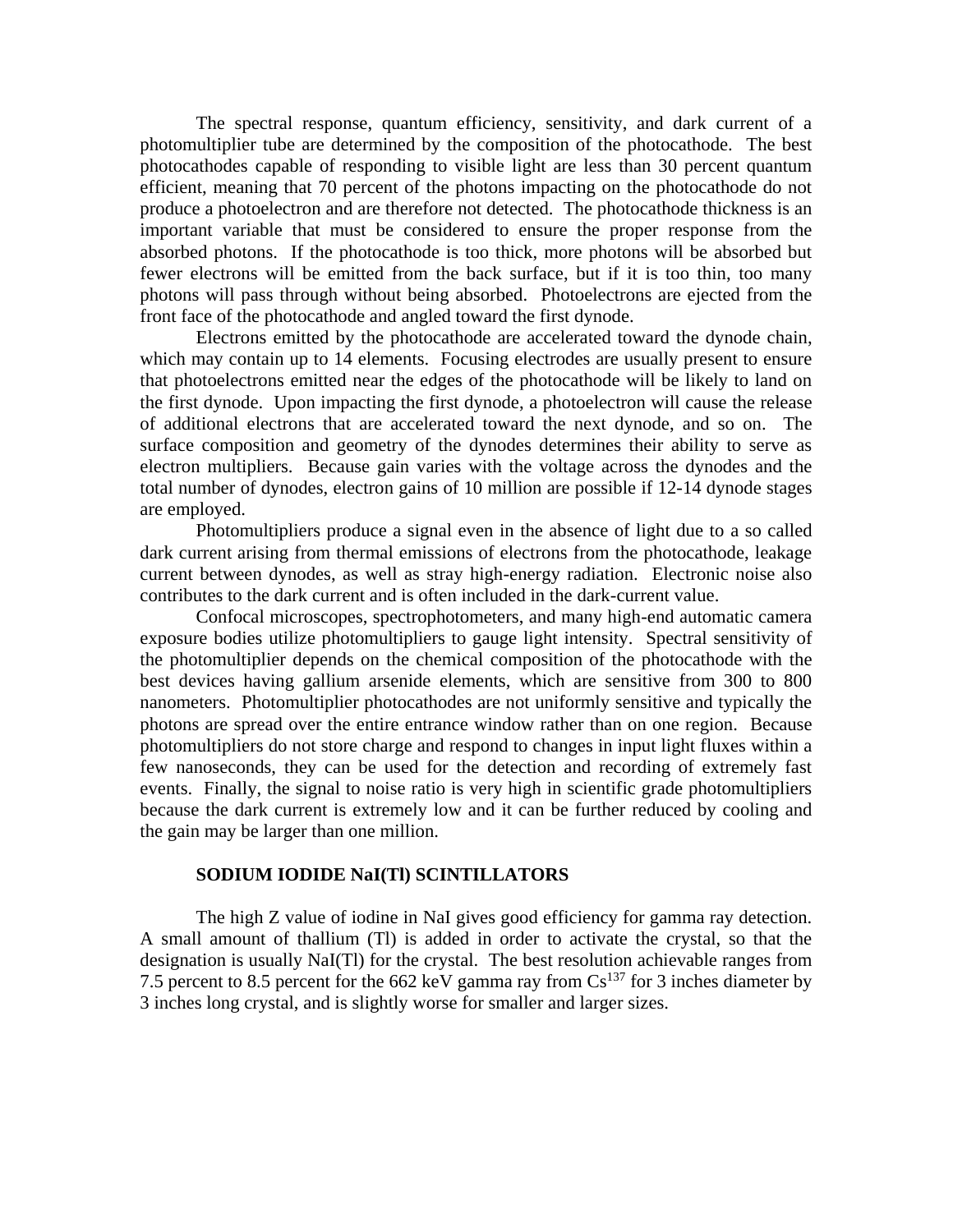

Figure 11. Sodium iodide (NaI) scintillation detectors.

Figure 12 and Fig. 13 show, respectively, the absorption efficiencies of various thicknesses of NaI crystals, and the transmission coefficient through the most commonly used entrance windows.



Figure 12. Absorption efficiency for a parallel beam of gamma rays normally incident on the face of a NaI crystal.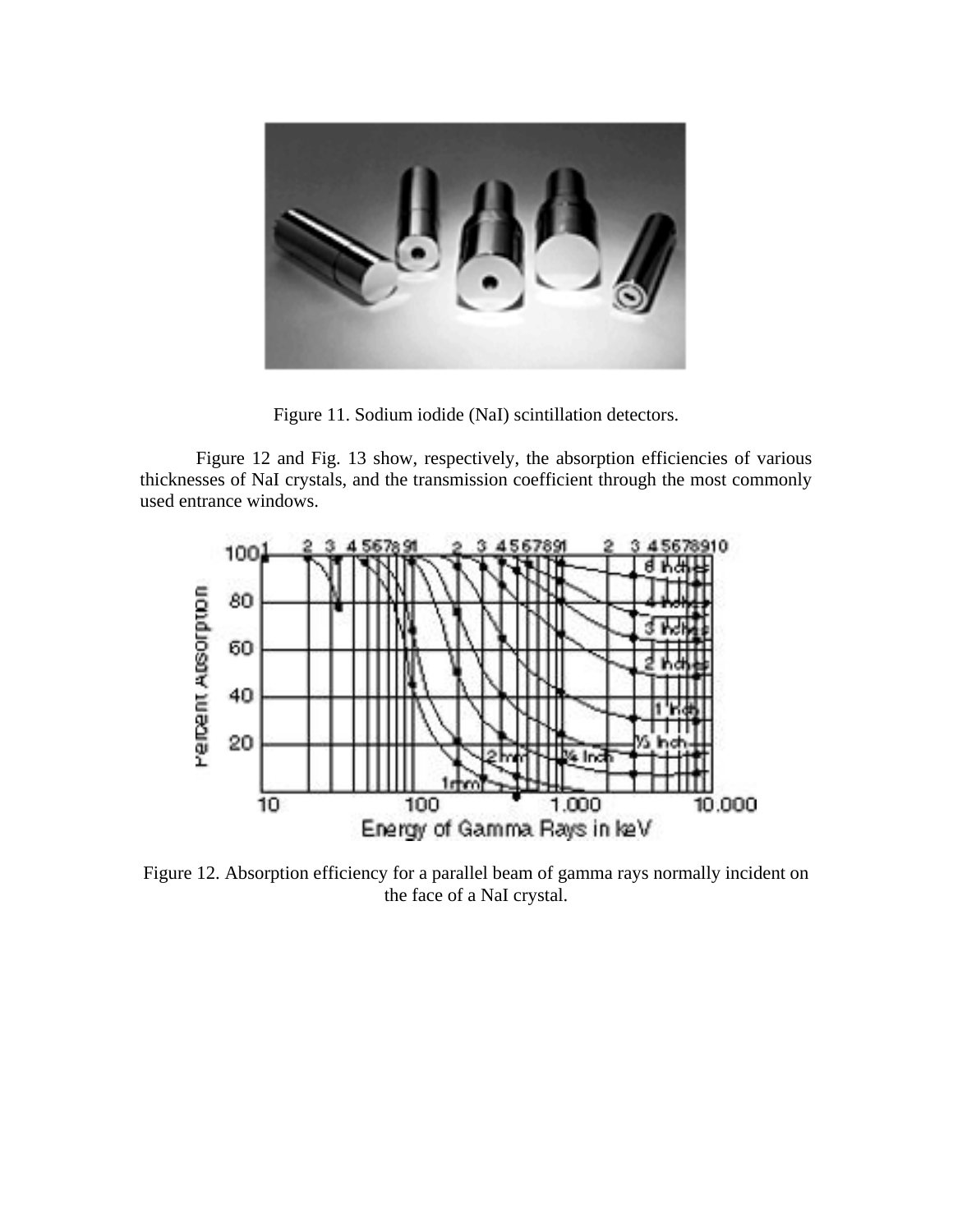

Figure 13. Transmission efficiency for a parallel beam of x or gamma rays normally incident on the face of a NaI crystal.

Many configurations of NaI detectors are used, from crystals for x-ray measurements in which the detector is relatively thin, to optimize resolution at the expense of efficiency at higher energies, to large crystals with multiple phototubes. Crystals built with a well to allow nearly spherical  $4\pi$  geometry counting of weak samples are a widely-used configuration

The light decay time constant in NaI is about 0.25 microseconds, and typical charge sensitive preamplifiers translate this into an output pulse rise time of about 0.5 microseconds. For this reason, NaI detectors are not as well-suited as plastic detectors for fast coincidence measurements, where very short resolving times are required.

#### **PLASTIC SCINTILLATORS**

Many types of plastic scintillators are commercially available and find applications in fast timing, charged particle or neutron detection, as well as in cases where the rugged nature of the plastic, compared with NaI, or very large detector sizes, are appropriate. Sub nanosecond rise times are achieved with plastic detectors coupled to fast photomultiplier tubes, and these assemblies are ideal for fast timing work.

Separate outputs are usually used for timing, with the positive dynode output to a preamplifier and amplifier for energy analysis, and the larger negative anode output to a fast discriminator.

### **9.8 SEMICONDUCTOR DETECTORS**

These are made of single crystals of highly purified germanium or silicon. They possess the highest performance among detectors with a high resolution.

A semiconductor is a material that can act as an insulator or as a conductor. In electronics the term "solid state" is often used interchangeably with semiconductor, but in the detector field the term can obviously be applied to solid scintillators. Therefore,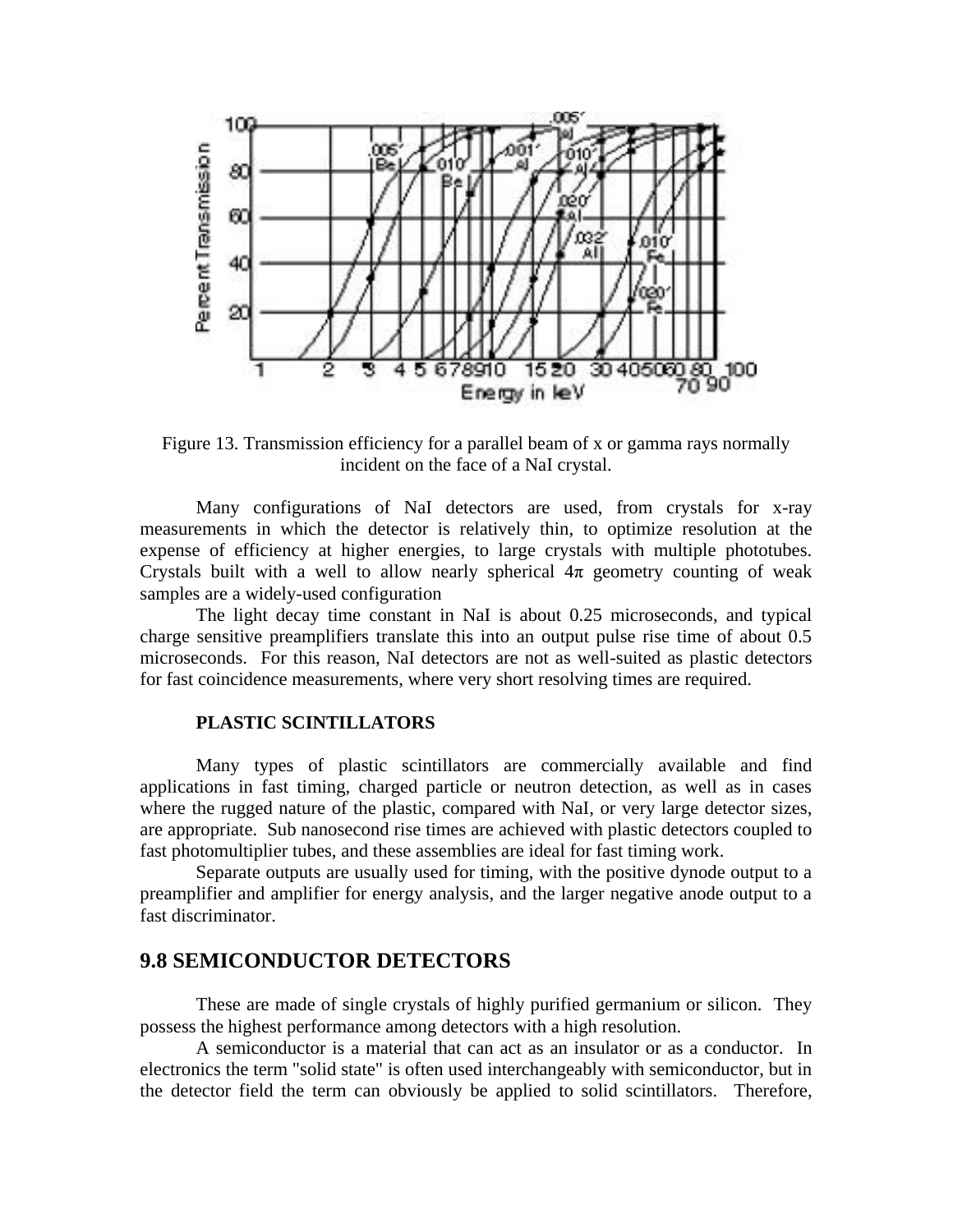semiconductor is the preferred term for those detectors which are fabricated from either elemental or compound single crystal materials having a band gap in the range of approximately 1 to 5 eV.

The periodic table of the elements group IV elements: silicon and germanium are the most widely-used semiconductors, although some compound semiconductor materials are finding use in special applications. Table 1 shows some of the key characteristics of various semiconductors as detector materials.

| Material                | Number<br>of<br>electrons,<br>Ζ | Band gap, eV | Energy per e-p<br>pair, eV |
|-------------------------|---------------------------------|--------------|----------------------------|
| Silicon, Si             | 14                              | 1.12         | 3.61                       |
| Germanium, Ge           | 32                              | 0.74         | 2.98                       |
| Cadmium telluride, CdTe | 48-52                           | 1.47         | 4.43                       |
| Mercuric iodide, Hgl2   | 80-53                           | 2.13         | 6.5                        |
| Gallium arsenide, GaAs  | $31 - 33$                       | 1.43         | 5.2                        |

Table 1. Properties of semiconductor detectors.

Semiconductor detectors have a P-I-N diode structure in which the intrinsic (I) region is created by depletion of charge carriers when a reverse bias is applied across the diode. When photons interact within the depletion region, charge carriers as holes and electrons are freed and are swept to their respective collecting electrode by the electric field. The resultant charge is integrated by a charge sensitive preamplifier and converted to a voltage pulse with an amplitude proportional to the original photon energy.

The depletion depth being inversely proportional to net electrical impurity concentration, and since the counting efficiency is also dependent on the purity of the material, large volumes of very pure material are needed to ensure high counting efficiency for high energy photons.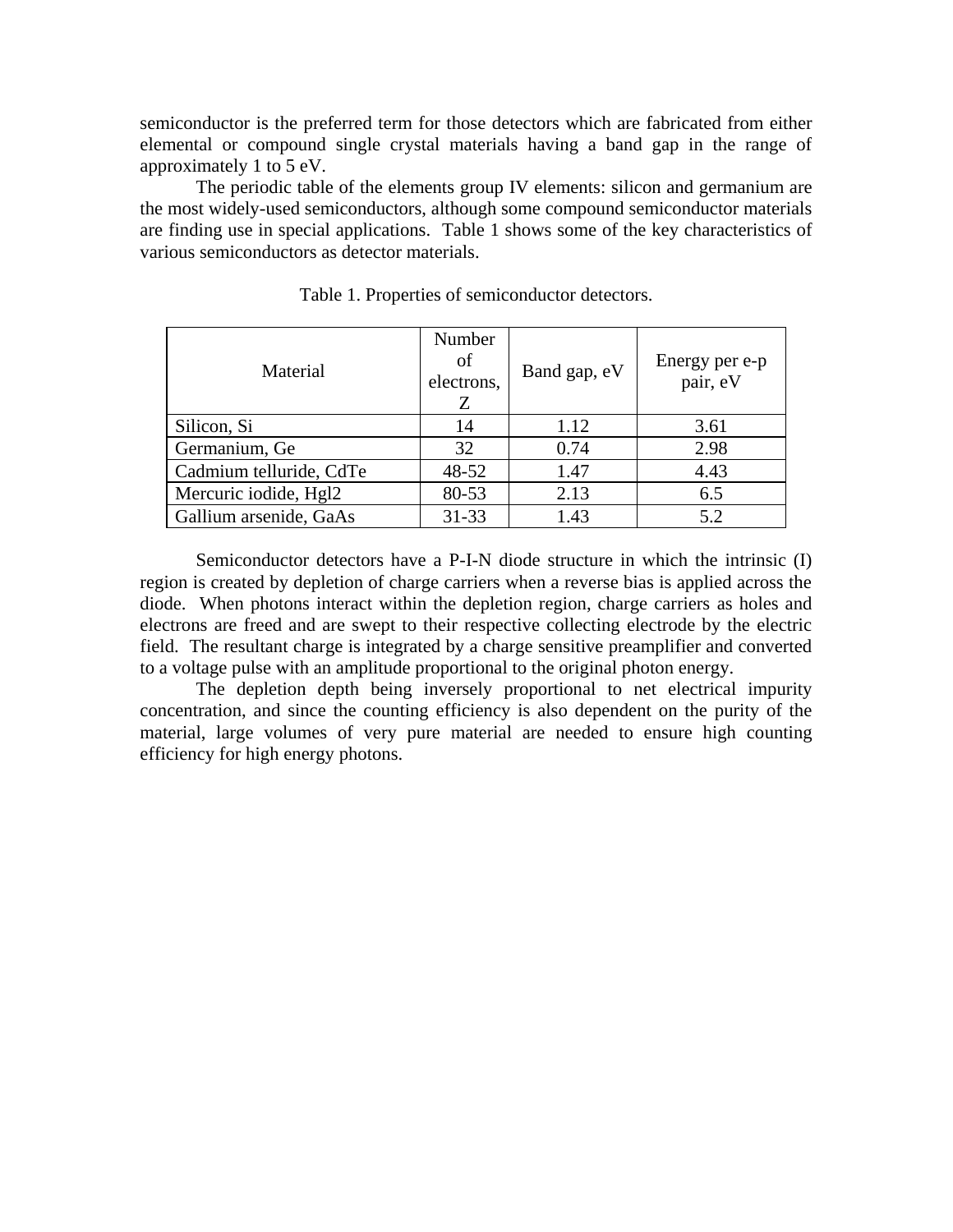

Figure 14. Germanium detectors and their background radiation shields and cooling cryostats.

Earlier on, the required purity levels of Si and Ge could be achieved only by counter-doping P-type crystals with the N-type impurity, lithium, in a process known as lithium-ion drifting. Although this process is still widely used in the production of Si(Li) x ray detectors, it is no longer required for germanium detectors since sufficiently pure crystals are now available.

The band gap values in Table I correspond to the temperature sensitivity of the materials and the practical ways in which these materials can be used as detectors. Just as Ge transistors have much lower maximum operating temperatures than Si devices, so do Ge detectors. As a practical matter both Ge and Si photon detectors must be cooled in order to reduce the thermal charge carrier generation or white noise to an acceptable level. This requirement is quite aside from the lithium precipitation problem which made the old Ge(Li), and to some degree Si(Li) detectors, perishable at room temperature.

The most common medium for detector cooling is liquid nitrogen, however, recent advances in electrical cooling systems have made electrically refrigerated cryostats a viable alternative for many detector applications.

In liquid nitrogen,  $LN_2$  cooled detectors, the detector element, and in some cases the preamplifier components, are housed in a clean vacuum chamber which is attached to or inserted in a  $LN_2$  Dewar. The detector is in thermal contact with the liquid nitrogen which cools it to around 77  $\mathrm{K}$  or  $-200 \mathrm{~}^{\circ}\mathrm{C}$ . At these temperatures, reverse leakage currents are in the range of  $10^{-9}$  to  $10^{-12}$  amperes.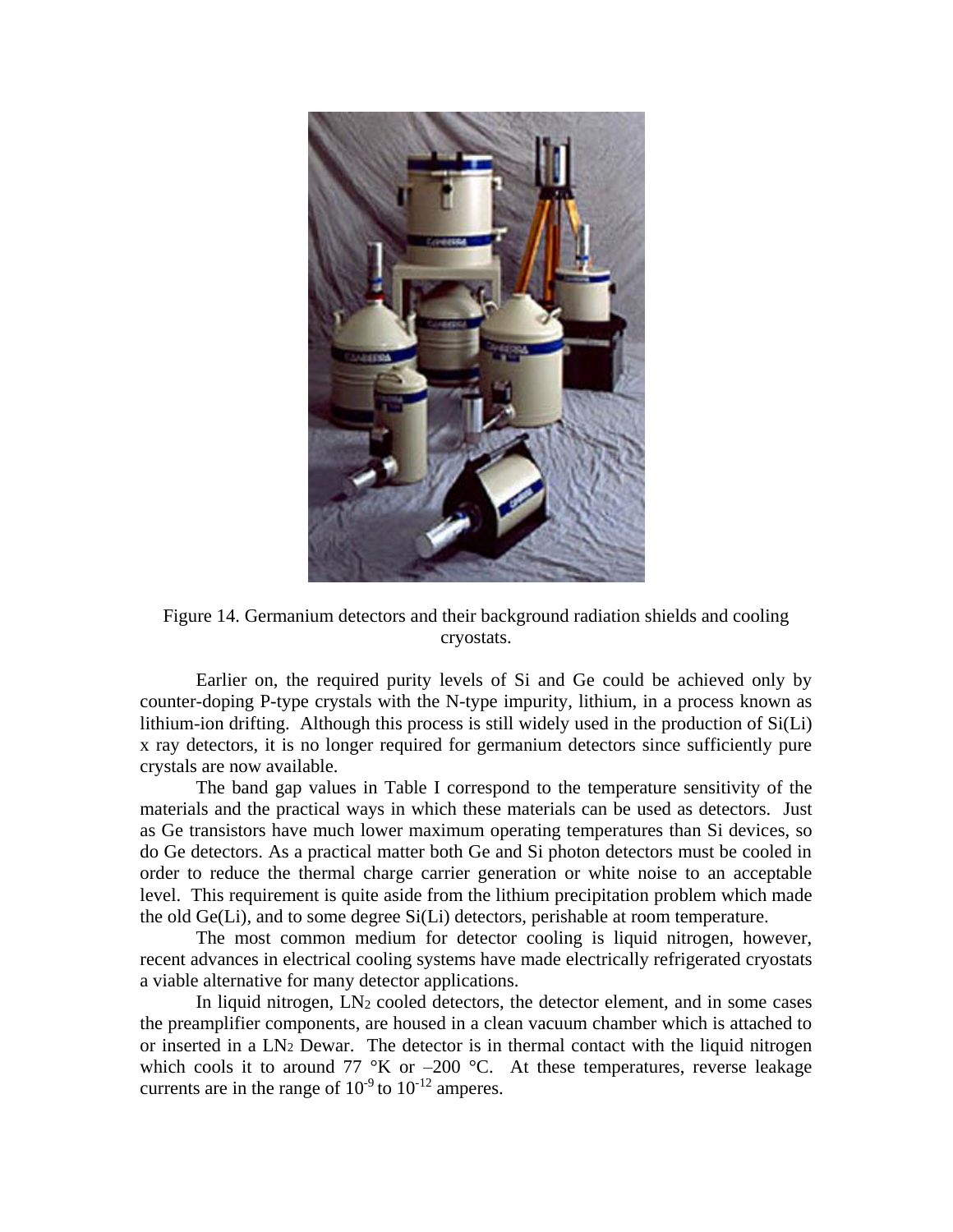In electrically refrigerated detectors, both closed-cycle Freon and helium refrigeration systems have been developed to eliminate the need for liquid nitrogen. Besides the obvious advantage of being able to operate where liquid nitrogen is unavailable or supply is uncertain, refrigerated detectors are ideal for applications requiring long-term unattended operation, or applications such as undersea operation, where it is impractical to vent  $LN_2$  gas from a conventional cryostat to its surroundings. A cross-sectional view of a typical liquid nitrogen cryostat is shown in Fig. 15.



Figure 15. Liquid nitrogen vertical dipstick cryostat.

## **9.9 DETECTORS COMPARISON**

The earliest semiconductor photon detectors had a simple planar structure similar to their predecessor, the Silicon Surface Barrier (SSB) detector. The grooved planar Si(Li) detector evolved from attempts to reduce leakage currents and thus improve resolution.

A coaxial Ge(Li) detector was developed in order to increase overall detector volume, and thus detection efficiency, while keeping depletion or drift depths reasonable and minimizing the capacitance

Semiconductor detectors provide greatly improved energy resolution over other types of radiation detectors for several reasons. The resolution advantage can be attributed to the small amount of energy required to produce a charge carrier and the consequent large output signal relative to other detector types for the same incident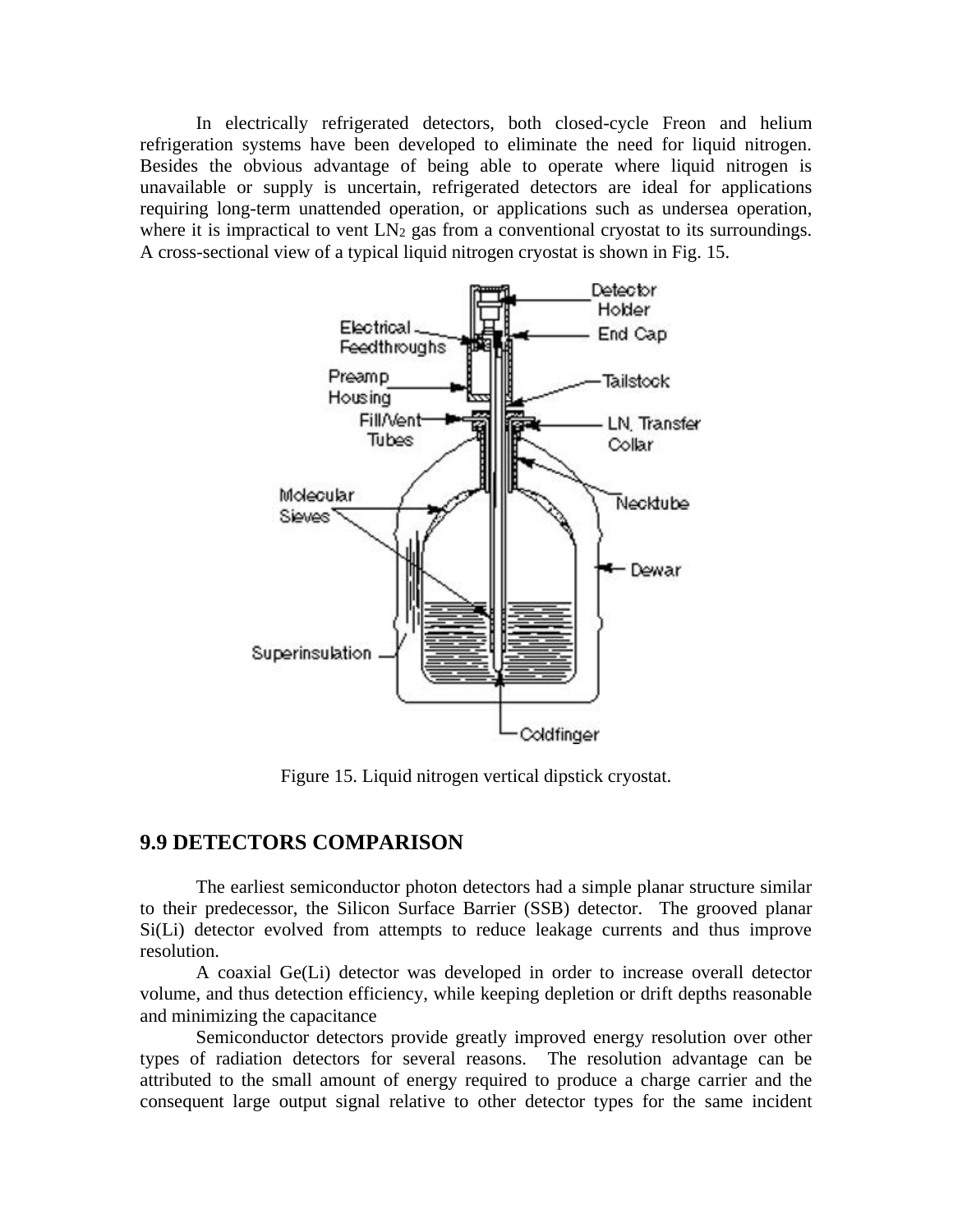photon energy. At 3 eV/e-h pair the number of charge carriers produced in Ge is about one and two orders of magnitude higher than in gas and scintillation detectors respectively. The charge multiplication that takes place in proportional counters and in the electron multipliers associated with scintillation detectors, resulting in large output signals, does nothing to improve the fundamental statistics of charge production.

The resultant energy reduction in keV (FWHM) against energy for various detector types is shown in Table 2.

| Energy                      | $5.9 \text{ keV}$ | $1.22 \text{ keV}$ | 1.332 keV |
|-----------------------------|-------------------|--------------------|-----------|
| <b>Proportional Counter</b> | 1.2               |                    |           |
| $X$ ray NaI $(Tl)$          | 3.0               | 12.0               |           |
| $3 \times 3$ NaI(Tl)        |                   | 12.0               | 60        |
| Si(Li)                      | 0.16              |                    |           |
| Planar Ge                   | 0.18              | 0.5                |           |
| Coaxial Ge                  |                   | 0.8                | 1.8       |

Table 2. Energy Resolution in keV at Full Width Half Maximum (FWHM) for different detector types.

At low energies, detector efficiency is a function of cross-sectional area and window thickness while at high energies total active detector volume more or less determines counting efficiency. Detectors having thin contacts, such as Si(Li) detectors, Low-Energy Ge and Reverse Electrode Ge detectors, are usually equipped with a Be cryostat window to take full advantage of their intrinsic energy response.

Coaxial Ge detectors are specified in terms of their relative full-energy peak efficiency compared to that of a 3 inches by 3 inches NaI(Tl) Scintillation detector at a detector to source distance of 25 cm. Detectors of greater than 100 percent relative efficiency have been fabricated from germanium crystals ranging up to about 75 mm in diameter. About two kg of germanium is required for such a detector.

### **9.10 RADIOLOGICAL SECURITY**

The recent home land security modality in industrialized nations aims at preserving and securing their acquired wealth. This has turned the security industry into a high growth one. In turn, this led to the evolution of radiation detection instruments from applications in the scientific, medical and power generation fields into a new generation of instruments. These address the new security needs of the reality of what some people designate as the new surveillance paradigm. This is bound to stay with us for the foreseeable future.

The new areas of radiological security application include:

#### **1. Emergency Management**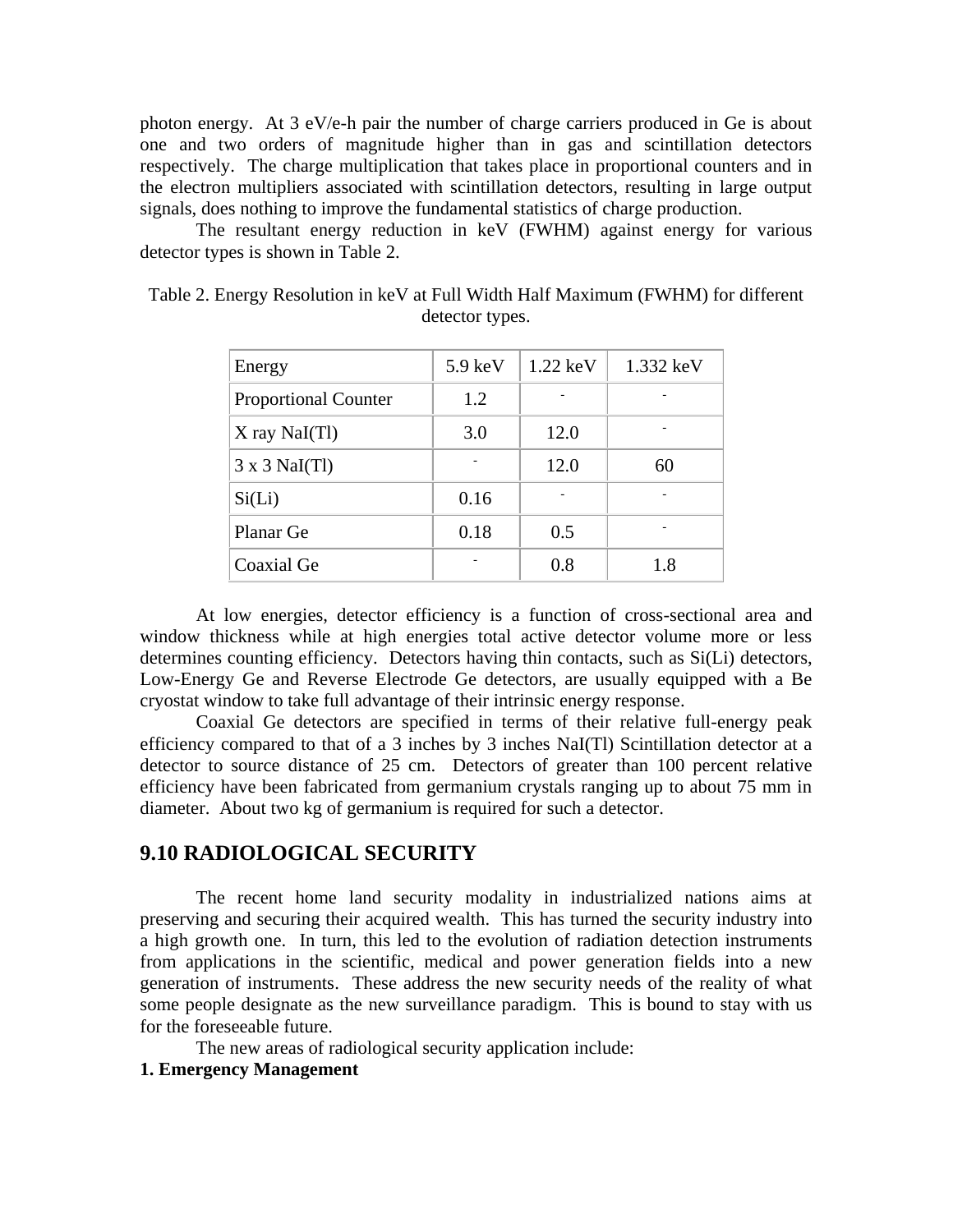Emergency management groups are expected to be prepared to cope with radiological incidents quickly and efficiently. The assumed incidents include the dispersion of radioactive material through the use of conventional explosives; better known as a Radiological Dispersion Device (RDD), a reactor or nuclear installation accident involving the release of radioactivity or the unlikely detonation of a nuclear device.

### **2. First Responding**

First responders include fire, police and emergency medical technicians. They are expected to know what they are up against at every accident scene. The global fear of terrorism adds the radiological threat to their list of anticipated natural and man made hazards.

### **3. Transportation**

The transportation industry is expected to deal with the threat of radiological security as a possibility. The first objective is to detect illegal or illicit materials before they can be misused while not impeding the legitimate and normal flow of commerce. The second objective is to be prepared with proper actions if a radiological event is perpetrated.

### **4. Border security**

Securing national borders including harbors and airports, while not impeding the legitimate flow of commerce, is a demanding job preventing the flow of illegal entry, contraband and illegal drugs. Customs operations have the added burden of quickly screening people, packages and vehicles for possible illegal and illicit radioactive materials.

The new perceived needs for radiological security led to the burgeoning and the wide spread of a new class of instruments beyond the laboratory and scientific fields.

Personal electronic dosimeters measure dose and dose rates and generate an alert of unsafe radiation levels (Fig. 16).



Figure 16. Personal electronic dosimeter.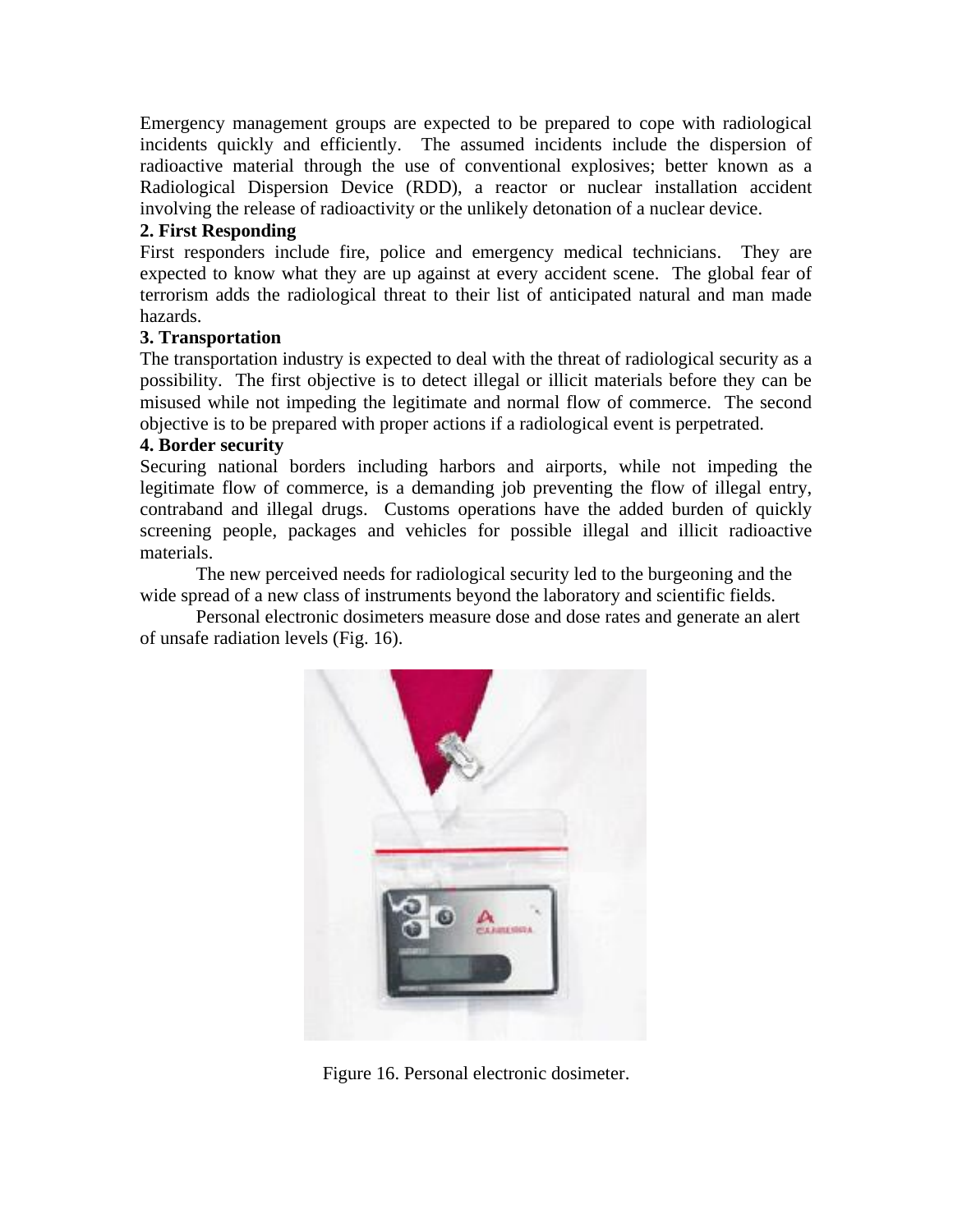Pedestrian portal monitoring systems allow the screening of people at points of possible entry for radioactive materials (Fig. 17).



Figure 17. Pedestrian gamma and neutron monitor.

Vehicle portal monitoring systems allow the detection of radioactive materials inside packages in moving vehicles (Fig. 18).



Figure 18. Special Nuclear Material (SNM) and other radio nuclides vehicle portal.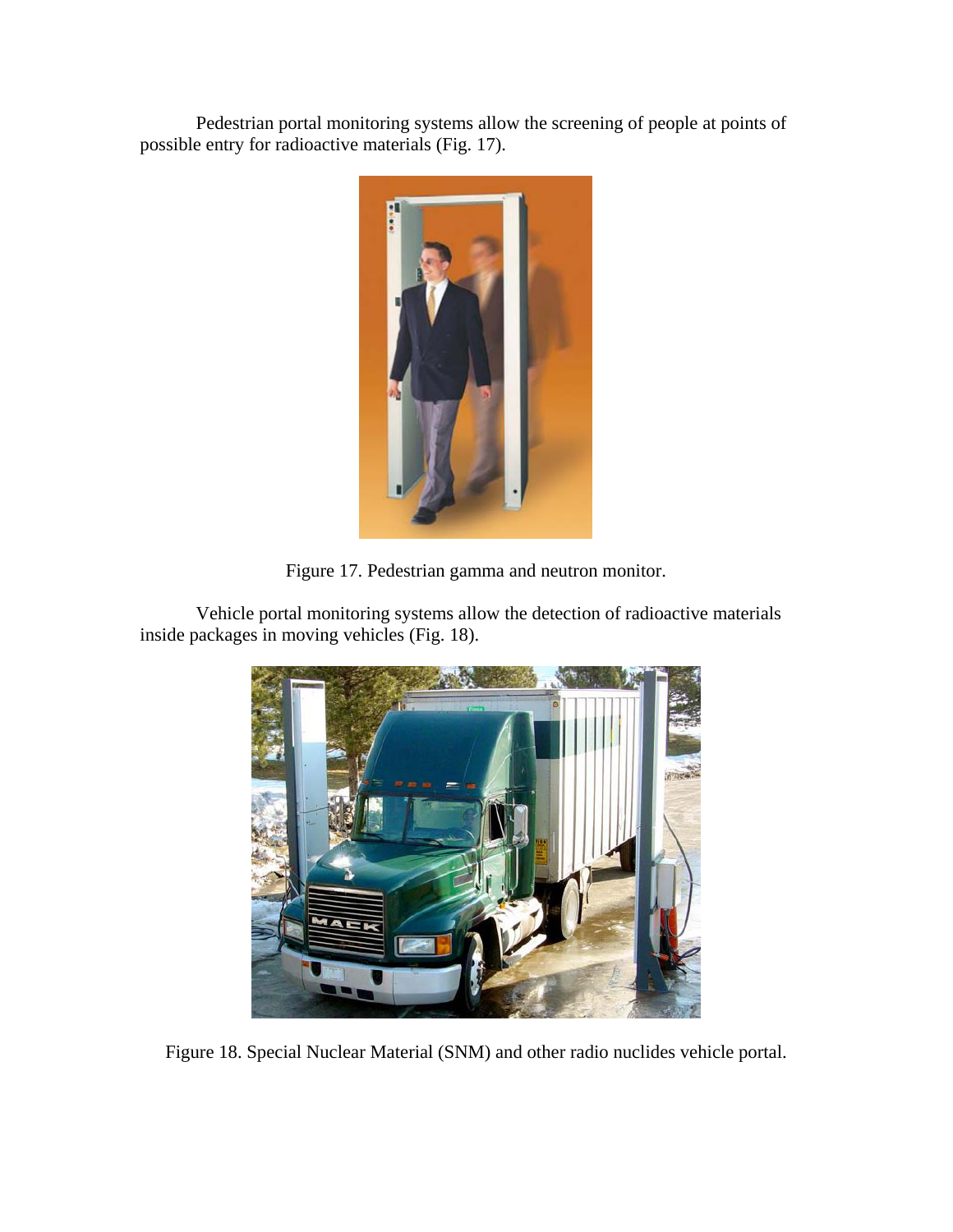Seal and clandestine imaging Systems ensure cargo container and area security by detecting unauthorized tampering or access to containerized materials or secured enclosures and photographs any perpetrator (Fig. 19).



Figure 19. Seal and clandestine imaging system.

Surveillance cameras are integrated with the pedestrian or vehicular portal systems to automatically photograph anyone found to emit a radioactive signal (Fig. 20).



Figure 20. Surveillance camera.

Handheld identifiers, distinguish between naturally occurring radioactive nuclides or legitimate shipments of radioactive materials and illicit and illegal materials in packages, vehicles, and on people (Fig. 21).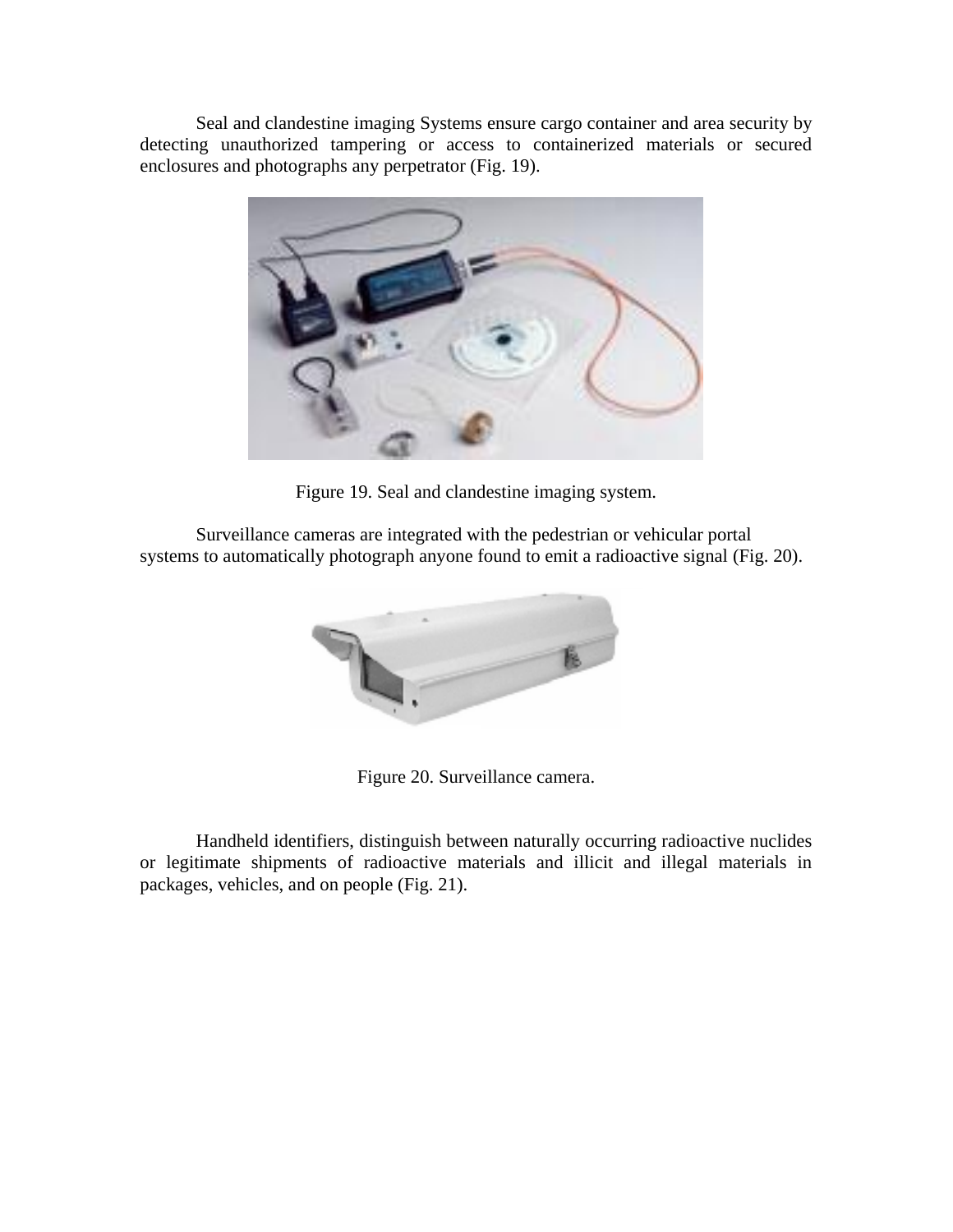

Figure 21. Hand-held identifier checks the contents of a drum.

A neutron detection capability can be added to the hand held identifier by using a neutron probe (Fig. 22).



Figure 22. Hand held neutron probe.

Personal radiation monitors designed for use in rugged environments display dose and dose rate information on large easy to read and backlit Liquid Crystal Displays (LCDs). They also provide audio, visual as well as vibration alarm features. They are used by first responders and Hazardous Materials (HAZMAT) teams (Fig. 23).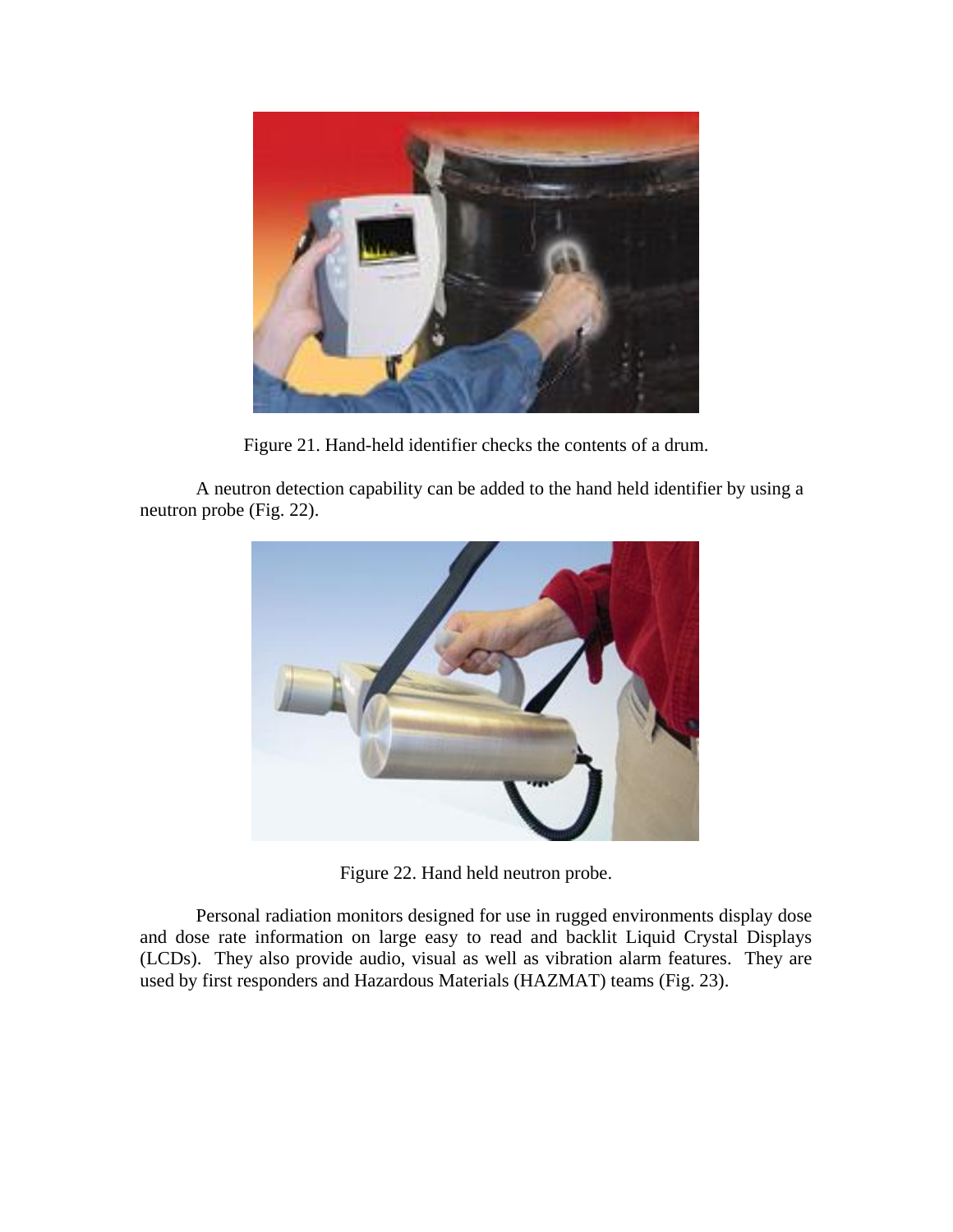

Figure 23. Personal radiation monitor.

An Emergency Response Survey Kit provides a survey meter and smart probes to quickly and accurately detect and measure alpha, beta, and gamma and x-ray radiation. These meters are light weight, easy to use and rugged. A teleprobe option allows the user to monitor suspicious packages or areas from a safe distance (Fig. 24).





Survey meters are compatible with a number of smart probes to measure alpha, beta and gamma radiations quickly. These meters are light weight, easy- to- use and rugged. Users can monitor suspicious packages or areas from a safe distance (Fig. 25).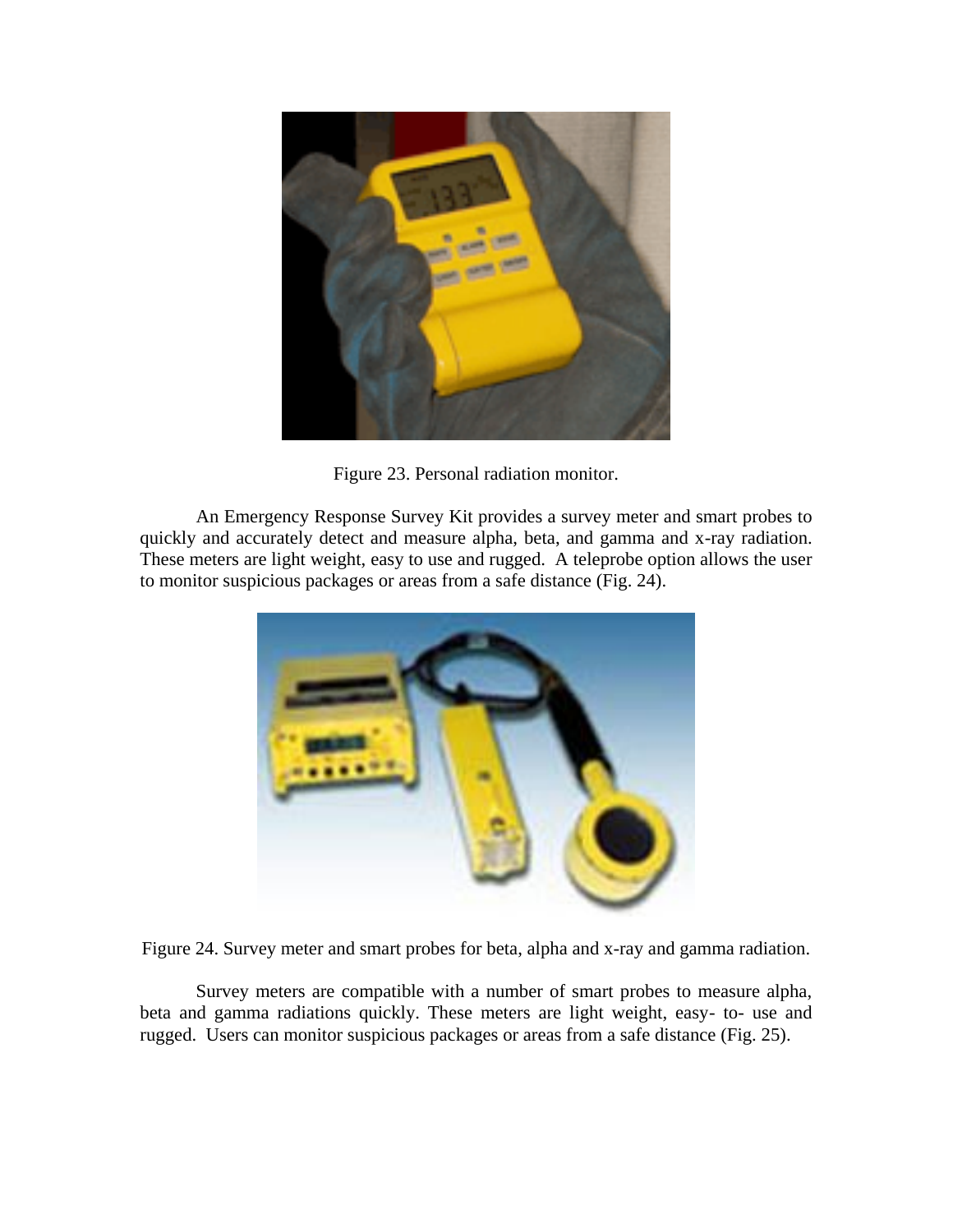

Figure 25. Survey meter.

External, whole body contamination monitors allow the screening of people for alpha and beta contamination, and show where on the person the contamination is located so that it can be decontaminated (Fig. 26).



Figure 26. External whole body contamination monitor.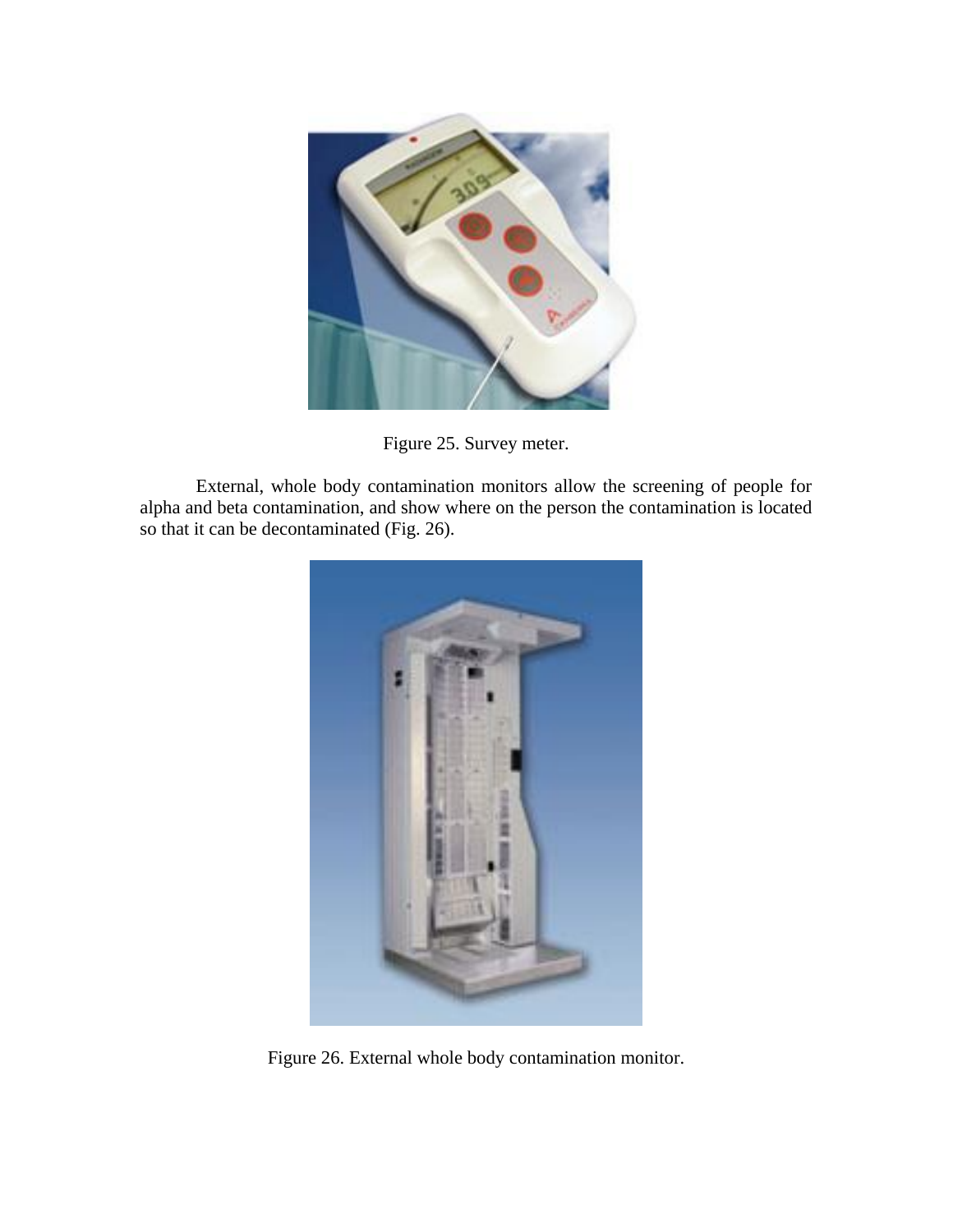Internal, whole body counting systems identify and measure the radioactive contamination inside a person's thyroid, lungs, gastro intestinal tract and the whole body. This allows medical personnel to quickly select the best treatment minimizing the long term impact of the contamination.

Area Monitoring Systems allow the constant monitoring of both the interior and the exterior of the secured facilities for radiation. It will automatically generate an alert in the case of any significant increases in radiation levels (Fig. 27).



Figure 27. Area radiation monitor.

Radiation patrol mobile systems identify and track gamma ray emissions remotely (Fig. 28). Mobile vehicles, helicopters and possibly satellites monitor whole stretches of the Earth's surface, countries, cities, airports, harbors, special events such as football or baseball games or incident areas and transmit the data to a command control center to assess possible evacuation and decontamination strategies (Fig. 29).



Figure 28. Radiation patrol mobile monitoring van.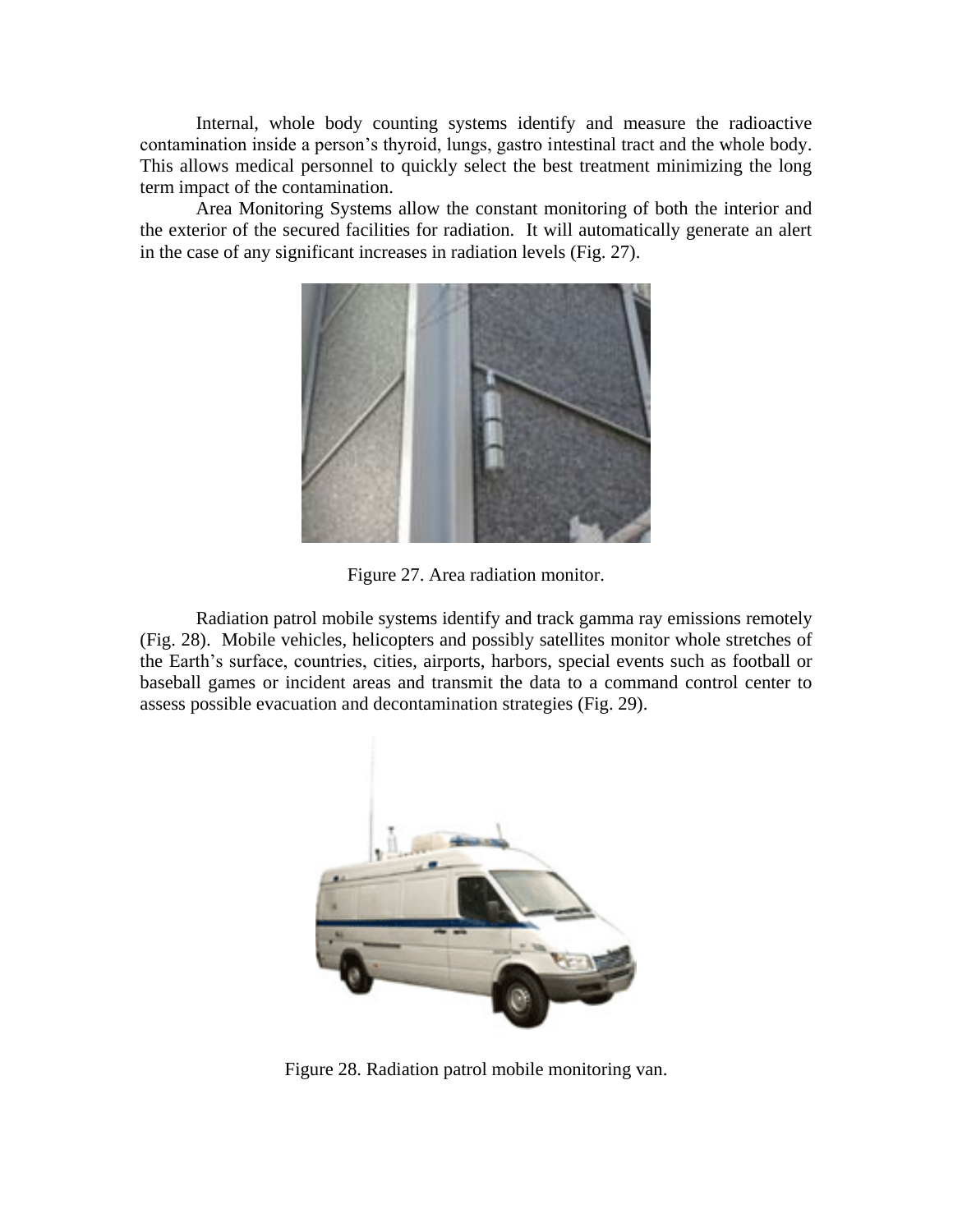

Figure 29. Radiation patrol mobile monitoring system display.

# **REFERENCES**

1. A.C. Melissinos, "Experiments in Modern Physics," Academic Press, New York, p. 178, 1966.

2. "Instruments Catalog,".Canberra Nuclear, Meriden, Connecticut.

3. "Mass Attenuation Coefficients for NaI(Tl)," National Bureau of Standards (NBS) circular 583,, Table 37, 1956.

# **EXERCISES**

1. Proportional detectors are typically specified in terms of the resolution for the 5.9 keV  $Mn^{55}$  x ray from a <sup>55</sup>Fe source.

Considering that  $Fe<sup>55</sup>$  is a proton rich isotope which has a half life of 2.7 years, does not emit gamma rays, and decays through electron capture, deduce the nuclear reaction involved, then data mine for its decay diagram.

2. Find the decay diagrams for the  $K^{40}$  Co<sup>60</sup> and Cs<sup>137</sup> isotopes and identify their different gamma ray emissions.

3. Whole body counters can be used to estimate the amount of  $K^{40}$  in the human body. The naturally occurring isotope  $K^{40}$  is widely spread in the environment. In fact, the average concentration of potassium in the crustal rocks is 27 [g/kg] and in the oceans is 380  $[mg/liter]$ .  $K^{40}$  occurs in plants and animals, has a half-life of 1.3 billion years and an abundance of 0.0119 atomic percent.Potassium's concentration in humans is 1.7 [g/kg]. In urine, potassium's concentration is 1.5 [g/liter].

a) Calculate the specific activity of  $K^{40}$  in Becquerels per gram and in Curies/gm of  $K^{40}$ .

b) Calculate the specific activity of  $K^{40}$  in Becquerels per gram and in Curies per gm of overall potassium.